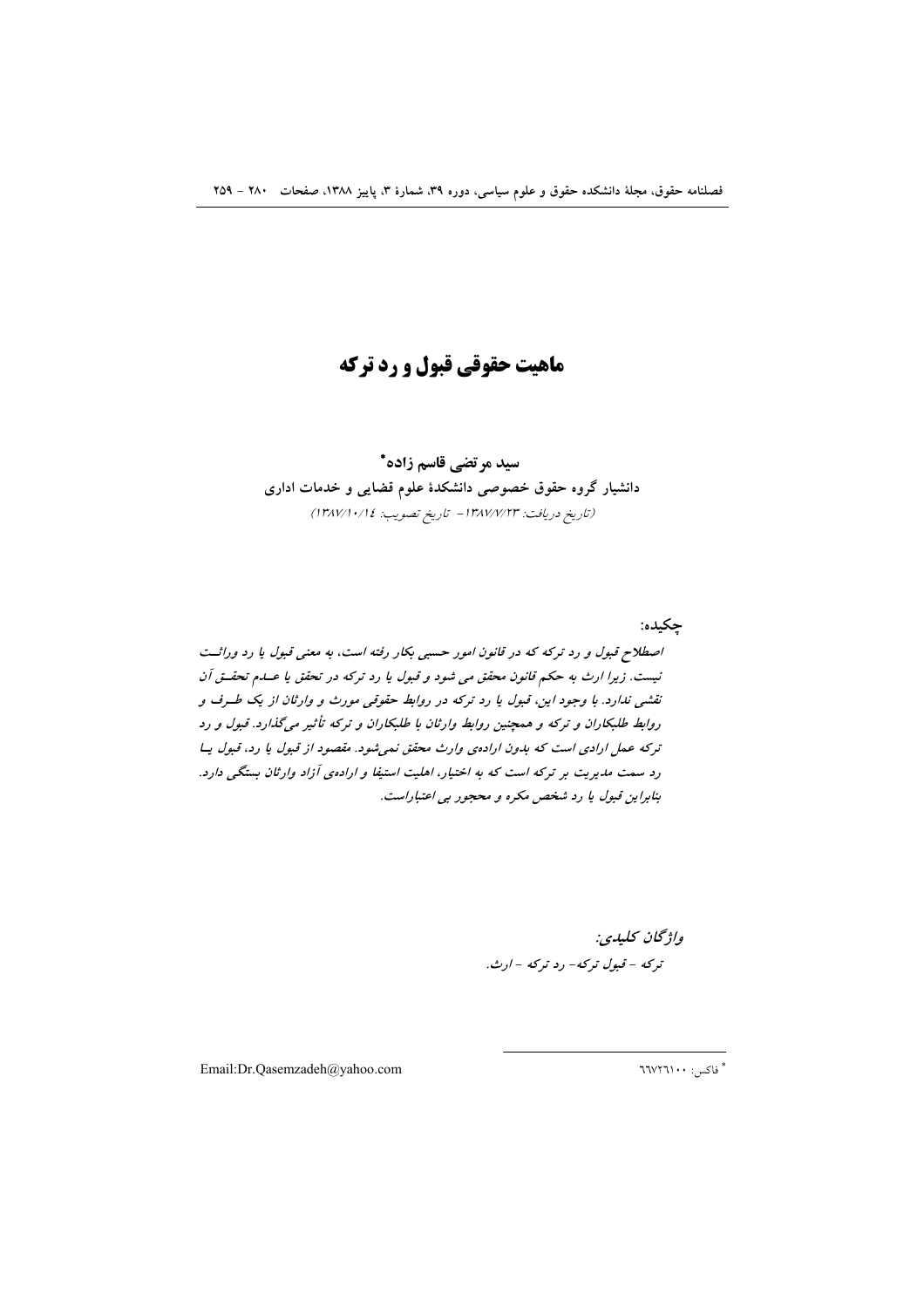#### ۱– مقدمه

ارث واقعهي حقوقي است و تركهي مورث از ملكيت او به ملكيت وارث به حكـم قـانون منتقل می شود و به هیچ یک از دو ارادهی مورث یا وارث بستگی ندارد (مستفاد از مـواد ۱٤۰و ٨٦٧ ق.م.). بنابراين، قبول يا رد وارث در انتقال تركه نقشى نـدارد و بـه حكـم قـانون، تركـه متوفى به وارثان او منتقل مى گردد.

با وجود این، قانونگذار به هر یک از وارثان حق قبول یا رد ترکه را داده (مـواد ٢٤٢و١٥٩ ق!. ) و اين سؤال را بر انگيخته است كه آيا اختيار وارثان در قبول يا رد تركه از جنس قبول يا رد ایجاب یک قرارداد یا دست کم مانند رد یا قبول یک قرارداد فضولی است یا ماهیّت دیگری  $s_1, s_2$ 

در این مقاله، ماهیّت و أثار حقوقی این اختیار با توجه به ضوابط فقهی و حقــوقی موجــود مورد مطالعه و بررسی قرار میگیرد.

# بخش نخست– تبیین ماهیت حقوقی قبول و رد ترکه

برای تبیین ماهیت حقوقی قبول و رد ترکه باید مفهوم ترکه و کیفیت انتقـال آن بــه وارثــان متوفَّى و اصول انتقال روشن گردد؛ بنابراین مباحث مــذکور بــه ترتیــب ذیــل مــورد مطالعــه و تحقيق قرار مي گيرد.

### الف- مفهوم تركه، اداره و انتقال آن

٢- معنى عام و خاص تركه

واژهی ترکه (ماترک) یک اصطلاح حقوقی است کـه از قـرآن (آیـهی ۱۱ و۱۲ از سـورهی النـساء) اقتباس شده است. ولي فقيهان و حقوقدانان درباره مفهوم آن اختلاف نظر دارنـد؛ برخـي آن را فقط شامل بخش مثبت دارایی (شهیدی،۱۳۷٤ش۱۱سمر۱۵صوری) میدانند و در تعریف آن گفتهاند: ترکه اموال و حقوق مالی متوفی است که در حین مرگ از خود بر جای می گذارد(امامی،۱۳۵۹،ج۳،ص۹۸؛ و (المجلس الاعلى للشئون الاسلامي، بي تـا،ج ٩،ص٢٩٣). به گفتهي برخي: (مخلفات ميت را تركه گوينــد و چون اين حقوق شامل حقوق مالي(مانند حق شفعه) و غير مـالي( ماننـد حـق قـصاص و حـق قــذف) مــي شــود لــذا مفهــوم تركــه از دايــرهي امــور مــالي هــم تجــاوز مــي كنــد) (جعفـري لنگرودی،۱۳۵۷،ش۷،ص۲۲). انتقال این حقوق (از وارث به مورث) نیز مطابق بـا اصـل اسـت(جعفـری لنگرودی،١٣٥٧،ش٨ص٢٢). با وجود اين، به نظر مي رسد كه ايشان از نظر پيشين خود عدول كرده است(ر.ک:ش۱۷)؛ زیرا در مادهی ۲۵۵٤ طرح اصلاح قانون مدنی دارایی منفـی متـوفی را نیـز در زمره ی ترکه آورده است(جعفری لنگرودی،۱۳۷۹،ص۹۷۶).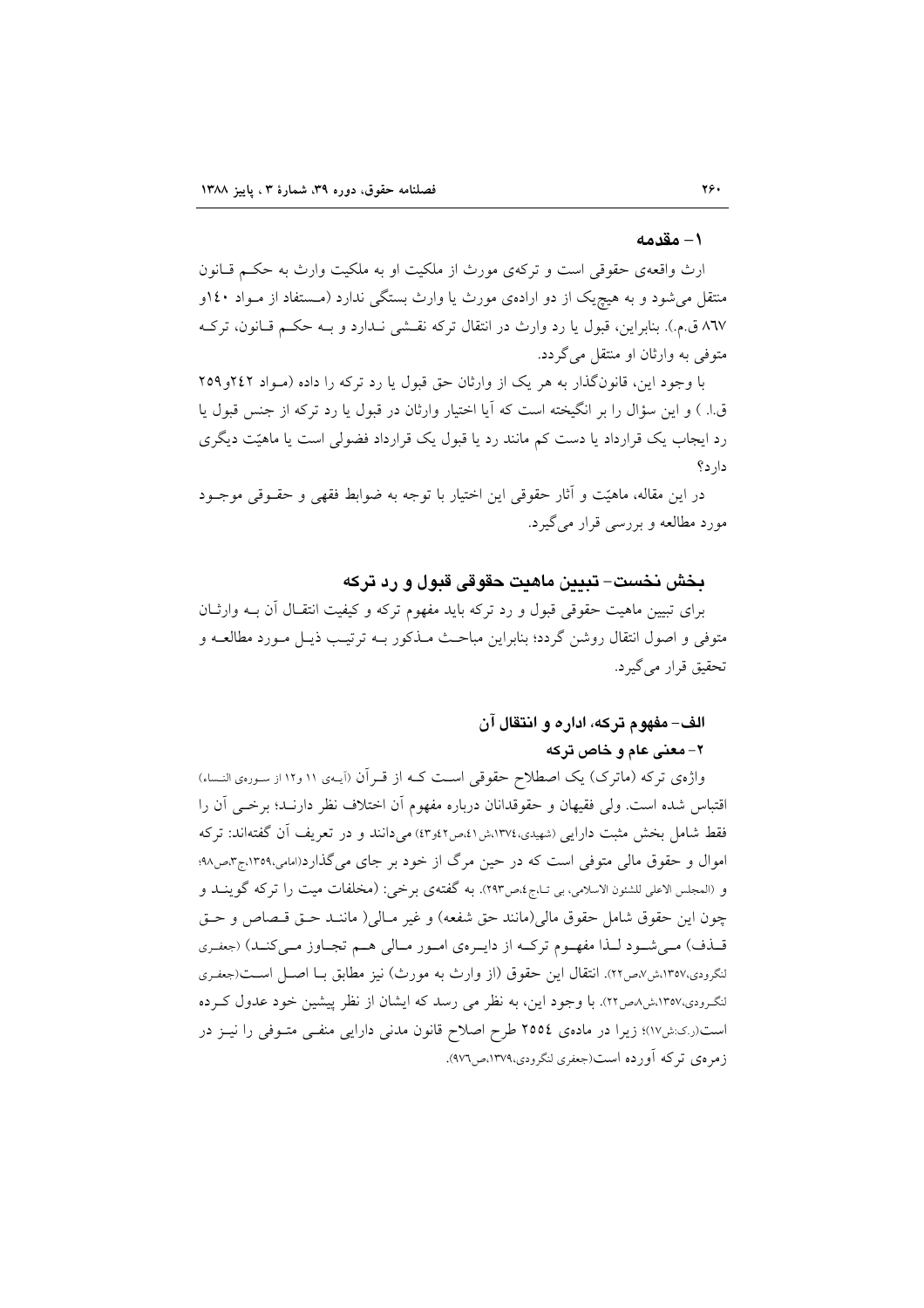برخي از استادان در آخرين تحليل خود گفته اند: « تركه، دارايي به جـاي مانــده از مــورث است. این دارایی حاوی دو بخش مثبت ومنفی است :بخش مثبت اموال و حقوقی است که بـه وارثان میرسد؛ و بخش منفی دیون و تعهداتی است که در دارایی میمانـد و بایـد از محـل أن یرداخته شود(کانوزیان،۱۳۷۸،ص۱۲). بنابراین، ترکهی نا خالص در دوران انتقالی و تصفیه، همچـون شرکت در حال تصفیه، دارای شخصیت حقوقی رو به زوال است که وارثـان و موصـّى لـه بـه منزلـهي شــريكان و اعــضاي شــركت و بــستانكاران از متــوفي طلبكــار از ايـــن شــركت هستند(کاتوزیان،۱۳۷۸،ش۹۷،ص۱٤۹). ولی پذیرفتن این تحلیل نیز بدون اشکال نیست؛ زیـرا از یـک طرف شخص حقوقی ترکه مالک دارایی است و از طرف دیگر وارثـان متـوفی مالـک آوردهی قهری خویشند(کاتوزیان،۱۳۷۸، ص۱٤۹). پس بر مبنای این نظر ناگزیر باید پذیرفت که امـوال ترکـه در آن واحد دو مالک دارد؛ یکی شخص حقوقی ترک) و دیگری وارثـان متـوفی؟ بــه عــلاوه كيفيت ايجاد شخص حقوقي مورد ادعا در اين نظريه تحليل نشده اسـت زيـرا چگونــه ممكــن است بدون دلیل و قصد شخص حقوقی ایجاد شود؟ چه کسی چنین شخصی را ایجـاد کـرده است؟ مورث یا وارث یا قانون گذار؟

از ظاهر آیات قرآن کریم، ترکه به معنی خاص یا ترکهی خالص مستفاد میشــود؛ زیــرا بــر مبنای آیات مزبور و برای مثال،حسب مورد ربع یا ثمن ترکه به زوج یا زوجهٔ متوفی مــی(ســد كه بعد از تأديهٔ ديون و اجراي وصايا امكانيذير است: «من بعد وصيه يوصى بهــا او ديــن(آيــات ١١و١٢ از سورهٔ النـساء). بر همين مبنا برخمي گفتهاند پيش از تأديهٔ ديون تركهاي وجود ندارد(لا تركه الا بعد سداد الدين)(هاشمي شاهرودي،١٣٨٢ج،ص٣٢٣٨) ولي چنانكه گفته شد، در نوشتههاي حقوقي و نيز در متون قانوني تركه در دو معنـي عــام(مـواد١٦٨ و ٨٦٩ ق.م.) و خـاص(مـواد١٨٩٤ ٨٩٩ ،۹۰۲ تا۹۰۵ و۹۰۲ به بعد ق.م.) استعمال شده است.

با وجود این، در حقوق ایران همه ناگزیر پذیرفتهاند که ترکهی خـالص بـه وارثـان متـوفی منتقل می گردد و تعهـدات و ديـون متـوفي بـه تركـه تعلـق مـي گيـرد. بـر عكـس در حقـوق مصر(السنهوری بی تاش۲۹،ص۸۹ و۹۰؛ الـسنهوری،۱۹۵٤،ص۸۰) و فرانسه و کـشورهای پیــرو آن، وارث در مبورد ديبون هسم قبايم مقبام مبورث است(كاتوزيبان،١٣٧٨،ش٩٩،ص٥٠٠ السنهوري، بي تبا، ش٣١،ص٩٨؛ دروديان، ١٣٨١،ص ٥٣٦ به بعد).

### ۳- ترکیب ترکه

به موجب مادهی ۲۲۵ ق.ا.ح.: «دیون و حقوقی که به عهدهی متوفی است بعـد از هزینــهی کفن و دفن و تجهیز متوفی و سایر هزینههای ضروری از قبیـل حفـظ و ادارهی ترکـه بایــد از ترکه داده شود.» و «ورثه ملزم نیستند غیر از ترکه چیزی به بستانکاران بدهند و اگر ترکه بـرای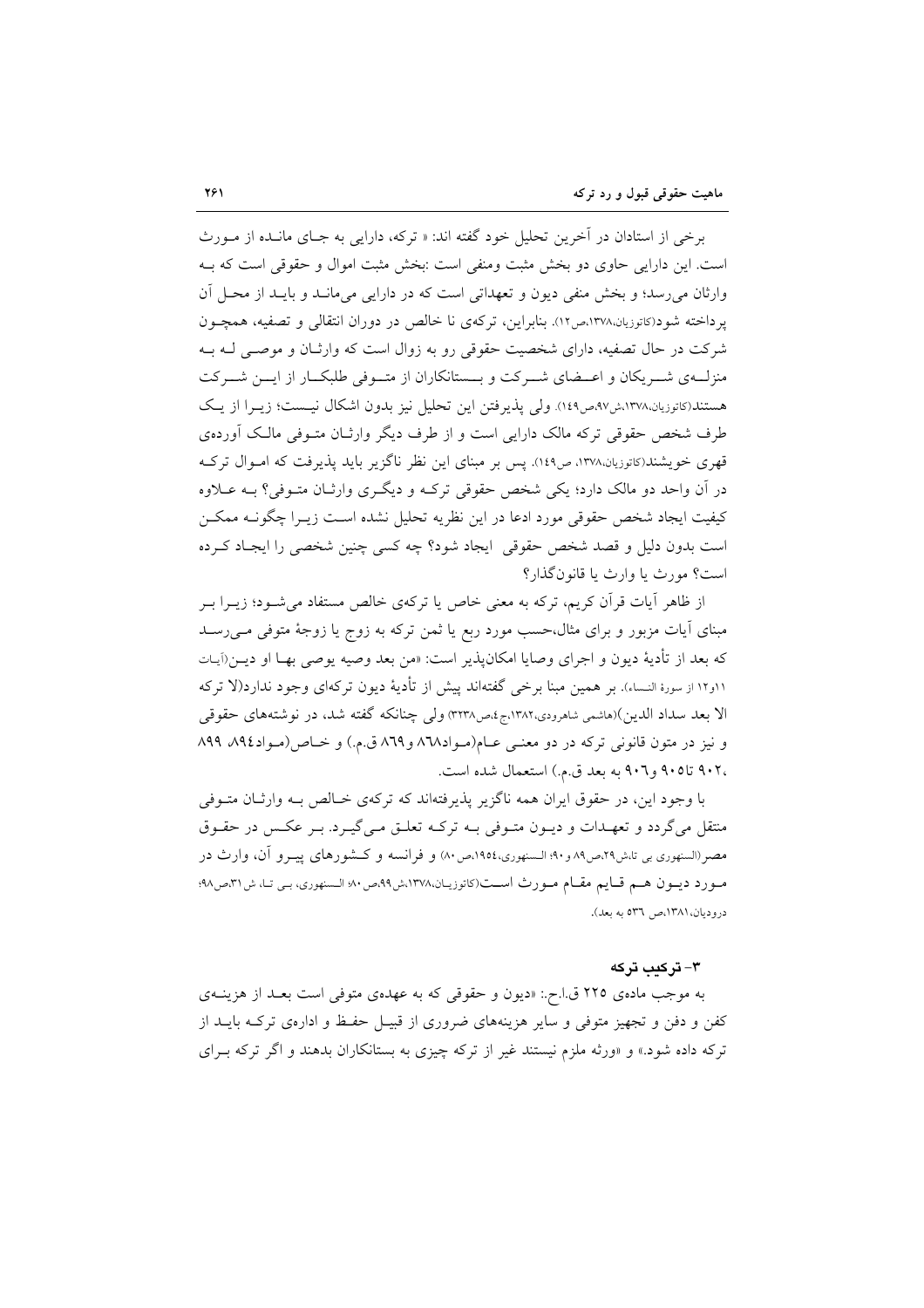ادای تمام دیون کافی نباشد، ترکـه مـا بـین تمـام بـستانکاران بـه نـسبت طلـب آنهـا تقـسیم می شود...» (مادهی ۲۲٦ق ا.ح.). بنابراین، تعیین ترکیب ترکهی ناخالص یا ترکه بـه معنـای عـام برای شناسایی و تعیین ترکهی خالص و اموالی کـه مـیتوان دیـون متـوفی را از محـل آنهـا یر داخت کر د، ضروری است.

ترکه به معنای عام شامل تمام اموال و حقوق مالی بر جای مانده از متـوفی مـی شـود. ولـی عین اموال متعلق به دیگران که در تصرف متوفی بوده باید بــه صــاحبان آن هــا داده شــود و در ترکیب ترکه قرار نمیگیرد. بنابراین: «هر گاه ورثه نسبت به اعیان ترکه معاملاتی نماینـد، مـادام که دیون متوفی تأدیه نشده است معاملات مزبور نافذ نبوده و دیان می توانند آن را بر هم زنند» (مادەي ٨٧١ ق.م.).

تمام مطالبات متوفى از ديگران و حتى از وارثان خود در تركيب تركه قرار مى گيرد.

بر مبنای نظر مشهور فقیهان(نجفی، بی تا، ص٤٤و٤٥؛ عاملی، بی تا،ص٥٢:شیخ طوسی، بی تا،ص١٧٣؛ طباطبایی یزدی،۱۳٦۳،ص۹۸۸؛ الحلـی،۱٤١٦،ص۳۸٤ دیه قتل مورث نیز در حکم مال او است و بـه ترکـه افــزوده می شود. زیرا دیه خونبهای مورث است که اگر پیش از مرگ نیز فرصت می یافت، مـی توانـست آن را انتخاب کند(کاتوزیـان،۱۳۷۸،ص۷۹). ادارهی حقوقی دادگستری نیز این نظر را به ترتیـب ذیــل پذیرفته است. نظریهی شمارهی٧/٨٨٥٨ مورخ١٣٧٨/١١/١٧ «بـا توجـه بـه مـادتین ٢٦١ و ٢٩٤ قانون مجازات اسلامی مصوب ۱۳۷۰ و مادهی۲۲۵ قانون امور حسبی و این که دیه جزء ترک محسوب میشود، توقیف دین به میزان مهریه موضوع اجراییهی ثبتی از دیه مجاز است».

به علاوه حق خيار، حق شفعه، حق سكني، عمـري و رقبـي، حـق قـصاص، حـق (مطالبـهٔ اجراي حد) قذف ولعان، حق (ناشي از) حيازت، حق ولاء عتق(حق ارث يردن وارث معتــق از بردة أزاد شدة فاقد وارث نسبي)، حق السبق در مباحات، حق قبول وصيت، حق تحجيــر، حــق التقاط(حق تملک لقیط) نیز به استناد دلایل ارث، به ارث می رسند(الموسوی الخمینی،۱۳۷۸، صص۱۷-٢٥). چنان كه حق مطالبهٔ طلبكار از بدهكار، حق مرتهن نسبت به عين مرهونـه،حق حريم،حـق اقامهٔ دعوی، استحلاف، جرح شهودبه تبع انتقال مورد ادعا بـه وارث منتقــل مــی گــردد(الموسـوی الخمینی،۱۳۷۸، صص۲۶و۲). همچنین به گفتهٔ برخی از فقیهان عامه هر گاه مورث سبب ایجاد مـالی را فراهم کرده باشد وبعد از مرگ او آن مال ایجاد شود در زمرهٔ ترکه قرار می گیـرد چنــان کــه شراب سرکه شود و صیدی در دامی که مورث گسترده است بیفتد(الزحیلی،۱٤۱۸،ص۷۲۵).

> ب– انتقال تركه ۴- اصول انتقال ترکه بر نحوهٔ انتقال ترکه اصولی به ترتیب ذیل حاکم است: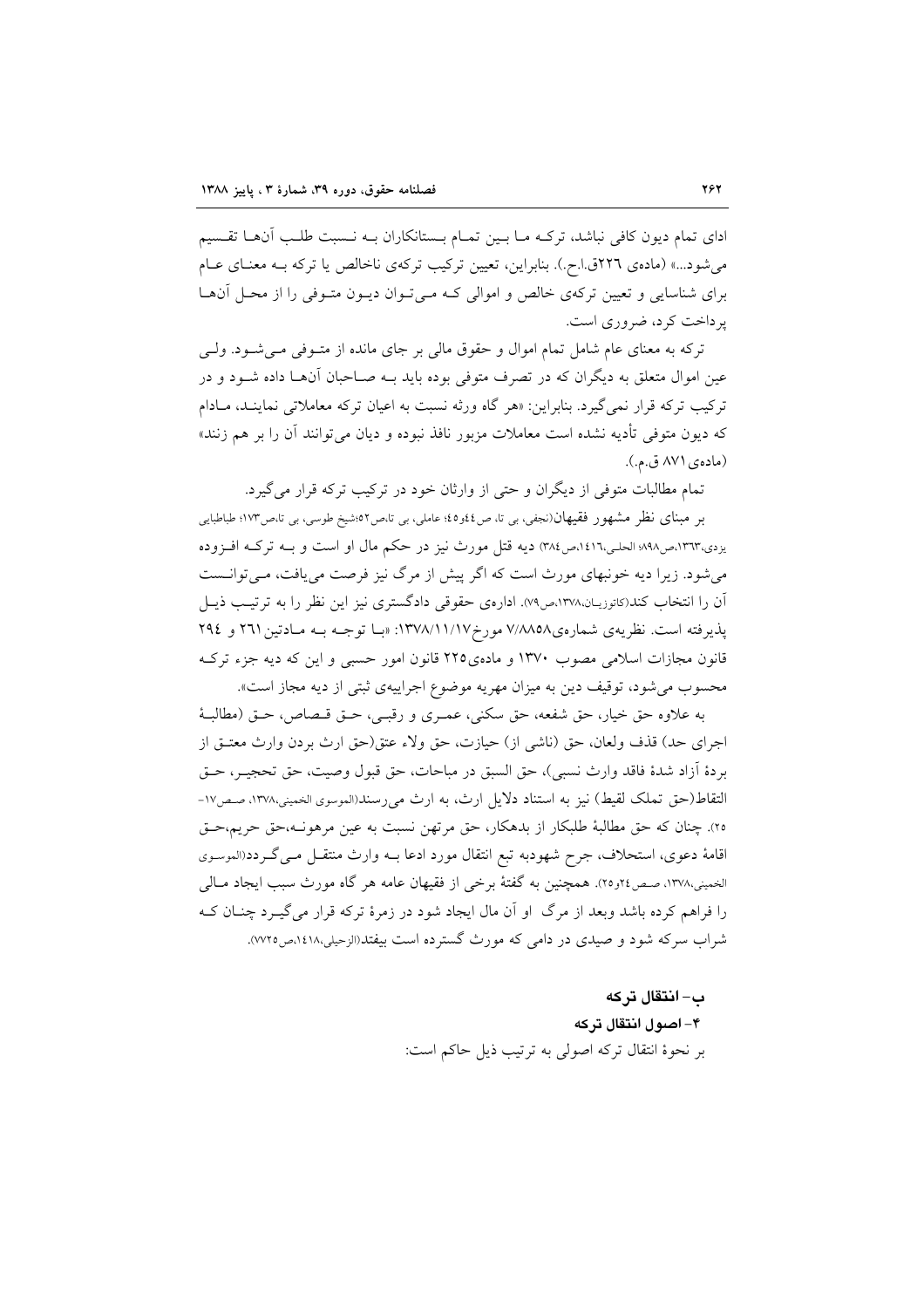١) غير قابل انتقال بودن تمام تركة ناخالص و قابل انتقال بودن تركة خالص

از آنجا که ترکهی ناخالص پیش از تصفیه [مقصود از تصفیهٔ ترکه، تعیین دیون و حقوق بر عهدهٔ متوفی و پرداخت آن ها و خارج کردن مورد وصیت از ما ترک است(مادهی ۲٦٠ق.ا.ح.)] با اموال و حقوق دیگران مخلوط شده است باید تصفیه شود و پیش ازآن قابل انتقال به وارثـان نيست. مقصود از قاعده اين است كه در حقوق ايران بدهي ها و تعهدات متوفى از محـل تركـه تأديه مي شوند و وارثان در اين باره قايم مقام متوفى نمي شوند (مواد ٨٦٩ ق.م. و ٢٢٦ ق.ا.ح.). بنابراین، ترکهٔ خالص به وارثان منتقل می گردد.

٢) قابل انتقال بودن اموال و حقوق مالي و غير قابل انتقال بودن حقوق غيرمالي و شخصي به حکم قانون: با مرگ هر کسی امـوال و حقـوق مـالی او بـه وارثـانش منتقـل مـیگـردد (مادهی ۸٦۷ ق.م.)؛ ولی حقوق غیر مالی و وابسته به شخصیت با مرگ شخص از بین می روند و به بازماندگان متوفی منتقل نمی شوند؛ زیرا این حقوق به خـود شـخص اختـصاص دارنــد و برای حمایت از وی ایجاد شدهاند.تکالیف و تعهـدات شخـصی نیـز ماننـد حقـوق وابـسته بـه شخصیت به وارثان متوفی منتقل نمی شوند.

۳) عدم دخالت اراده و اهلیت(استیفای) مورث در انتقال ترکه

چنانکه در مقدمه اشاره شـد، ارث واقعـهى حقـوقى اسـت و ارادهى مـورث در تحقـق آن دخالت نـدارد. بنـابراين تركـه از ملكيـت مـورث بـه ملكيـت وارث بـه حكـم قـانون منتقـل می شود؛ زیرا:

اولاً– به موجب مادهي ۸٦۷ ق.م.«ارث به موت حقيقي يا به مــوت فرضــي مــورث تحقــق پیدا میکند.». بنابراین، اراده و اهلیت مورث در انتقـال ترکـه نقـشی نـدارد؛ چنانکـه مخالفـت مورث **در** انتقال ترکه به وارث یا حجر او مانع انتقال ترکه نمیشود. بنـابراین: «اگــر کـسی بــه موجب وصيت يک يا چند نفراز ورثه ي خــود را از ارث محـروم کنــد، وصــيت مزبــور نافــذ نيست» (ماده ي ٨٣٧ ق.م.)(سنگلجي،١٣٤٧،ص٢٥٨).

ثانیاً– ارث در زمرهی اسباب تملک غیر ارادی قرار دارد و چنانکه گفته شد اراده در انتقال تركه نقشى ندارد.(مستفاد از مادهى ١٤٠ ق.م.).

٤) عدم دخالت اراده و اهلیت(استیفای) وارث در انتقال ترکه

اراده و اهلیت(استیفای) وارث نیز در انتقال ترکه نقشی ندارد؛ بنابراین مخالفت یـا حجـر وارث مانع تحقق ارث نيست و به همين دليل حمل نيز به شرط زنده متولد شدن از ارث بهـره مند مي شود (مواد١٧٥ و ٨٧٨ ق.م.)؛ چنان كه صغير غير مميز، غير رشيد و مجنــون نيــز ماننــد ديگران ارث مي بر د.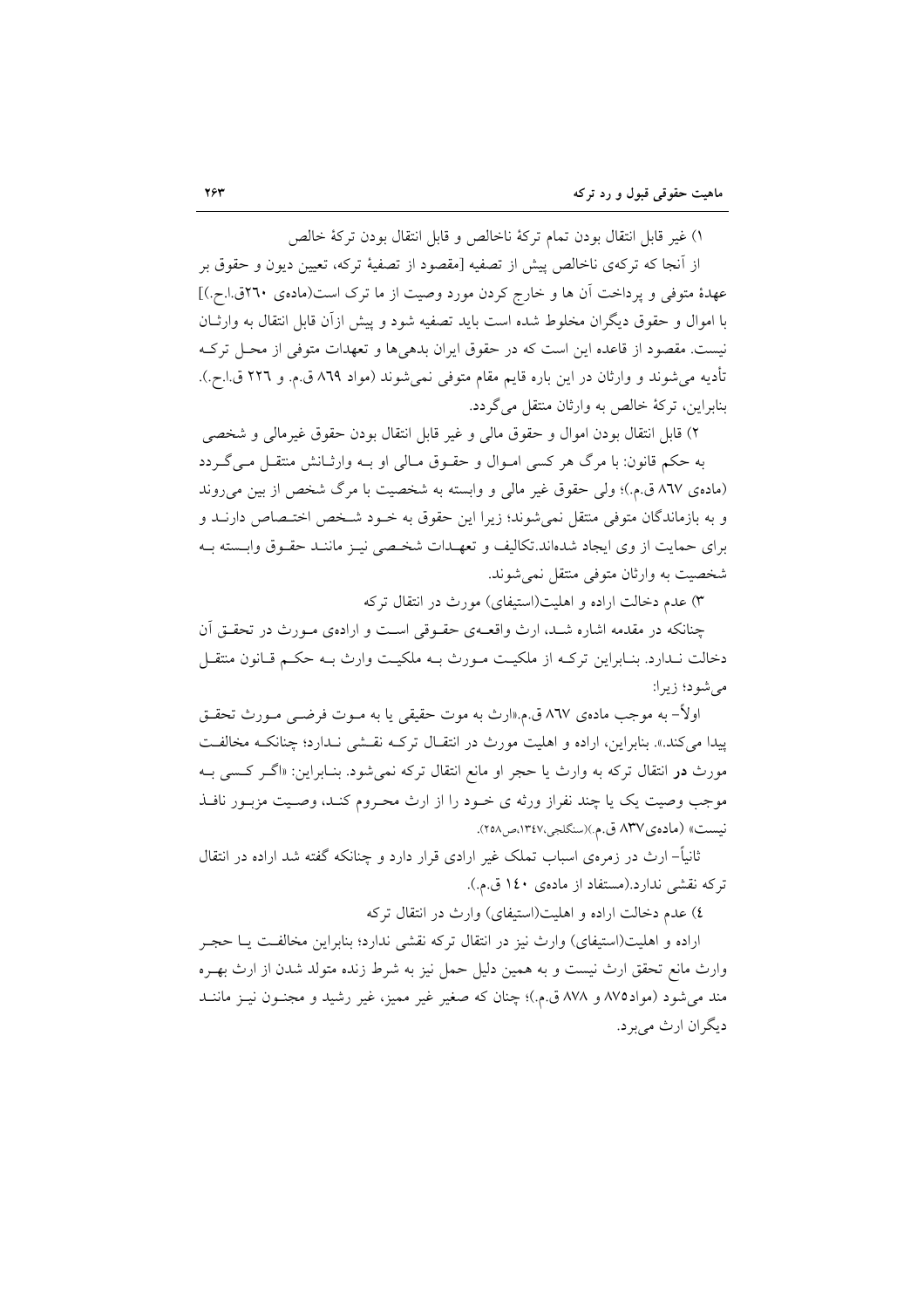بنابراین، اهلیت تمتع وارث برای ارث بردن وی کافی است. به حکم قــانون هــر انــسانی از حقـوق مـدني متمتـع اسـت(مـادهي٩٥٨ق.م.) ولـي قاتـل عمـدي(مـادهي ٨٨٠ ق.م.) و كــافر (مادهی ۸۸۱ مکرر ق.م.) اهلیت ارث بردن از مورث مسلمان خود را ندارد.

٥) غیر قابل مطالبه بودن عین ترکه به وسیلهی بستانکاران در صورت آماده بودن ورثه برای ادای دین

عین ترکه در صورت ادای دیون به وارثان تعلق دارد و آنان حق دارند دیــون مــورث را از مال خود ادا كنند. به موجب مادهى ٢٢٨ ق.ا.ح.: «ورثه مى توانند ديون را از مال خود ادا كنند». بنابراین در صورت آماده بودن ورثه برای ادای دیون از محل اموال خود، بـستانکاران حـق ندارند عین ترکه را مطالبه نمایند زیرا مالکیت ترکه به وارثان تعلق دارد. ولی: «مالکیت ورثه بر ترکه مستقر نمی شود مگر پس از ادای حقوق و دیونی که بر ترکـهٔ میـت تعلـق گرفتـه اسـت» (مادهی۸٦۷ ق.م.). نشده است، معاملات مزبوره نافذ نبوده و دیان می توانند آن را بر هم زنند». با وجود این «هرگاه ورثه نسبت به اعیان ترکه معاملاتی نمایند، مادام که دیون متوفی تأدیـه نشده است، معاملات مزبوره نافذ نبوده و ديان ميتوانند آن را بر هم بزنند»(مادهي ٧١١ق.م.).

ج– آثار انتقال تركه

آثار انتقال تركه از قرار ذيل است:

#### ۱) مالکت وارثان

گرچه: «ارث به موت... مورث تحقق پیدا مـی کنـد»(مـادهی۸٦۷ ق.م.) و بـا مـرگ مـورث دارایی و اموال از ملکیت او خارج می شود و بطور طبیعی باید به ملکیت وارثـان در آیــد ولــی این مالکیت در صورت بدهکار بودن متوفی مستقر نیست. مادهی ۸۶۸ ق.م در ایــن بــاره مقــرر می دارد: «مالکیت ورثه نسبت به ترکه مستقر نمی شود مگر پس از ادای دیونی که به ترکهٔ میت تعلق گرفته». بنابراین، مالکیت وارثان مبتنی بر انتقال ترکه است. هرگاه ترکه منتقل نشود وارثان نسبت به آن مالکیتی ندارند. مقصود از مالکیت غیر مستقر وارثان بـر ترکـه ایـن اسـت کـه تـا بدهی های متوفی برداخت نشود و ترکه تصفیه نگـردد اصـل و میـزان مالکیـت وارثـان معلــوم نمی شود. پس از تصفیهٔ ترکه معلوم می شود که آیا با مرگ مورث علاوه بر دیون، مالی از او بـر جای مانده تا به ملکلیت وارثان در آید(کاتوزیان،۱۳۷۸،ص۱٤٥به بعد). پس ترکـه بـر دو قـسم اسـت: تركة ناخالص و تركة خالص؛ تركة ناخالص نه در حكـم مـال متـوفي اسـت و نــه شخـصيت حقوقي دارد و نه به صورت متزلزل مانند بيع خياري به وارثان منتقل مي گردد. ولي بايد تصفيه شود و بدهیها از محل آن پرداخت شود تا ترکهٔ خالصی که به وارثان تعلق دارد، بدست آیــد.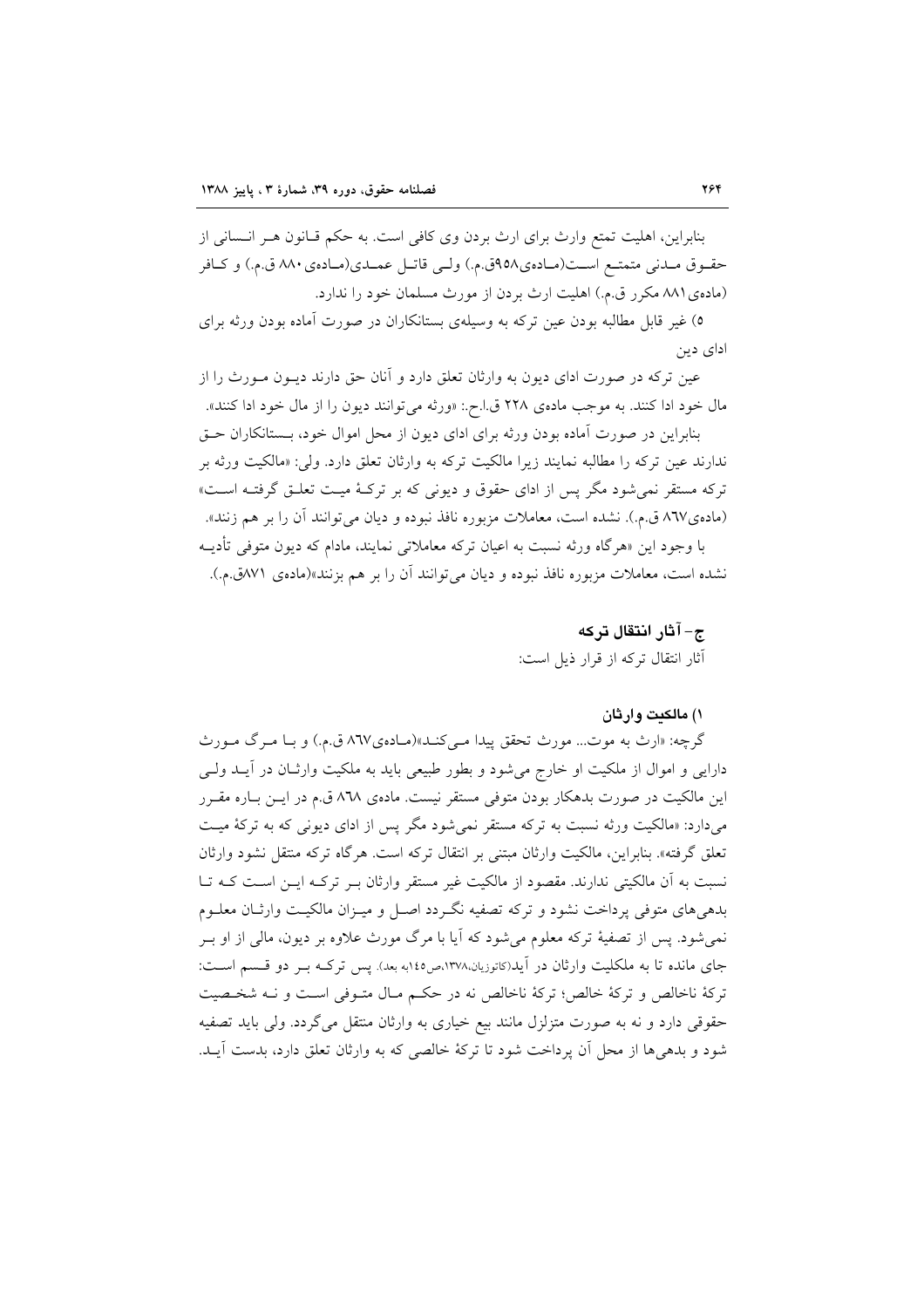البته در عالم ثبوت همه چیز معلوم است یا ترکه مستغرق دیون است و چیزی اضافه بـر دیــون وجود ندارد که به وارثان منتل گردد پایس از پرداختن دیون مقداری، ولو اندک، برای انتقال بـه وارثان باقی میماند که در عالم ثبوت و با مرگ مورث به صورت مشاع به وارثان منتقـل شـده است که تصفیهٔ ترکه مقدار آن را کشف و تعیین میکند.

۲) تاریخ مالکیت وارثان بر ترکه

گفته شد که اصطلاح ترکه در دو معنای عام(ترکهی ناخالص) و خاص(ترکهی خالص) بـه کار می رود؛ بدون تردید ترکهی خالص با مرگ مورث به ملکیت وارثان منتقل مے گردد ولے فقيهان وحقوقدانان دربارهٔ زمان انتقال مالكيت تركهٔ عام (تركهٔ ناخالص) به وارثان اختلاف نظر دارند و نظریههای گوناگونی را، به ترتیب ذیل، ارایه کردهاند:

۱- با تصفیهی ترکه مالکیت وارثان محقق میشود و ترکهی ناخالص در حکم مـال میـت است. بنابراین، مادام که ترکه تصفیه نشده است وارثان اختیار تصرف در آن را ندارنـد، نمــاء و منافع اموال بر أن افزوده مى شود و طلبكاران حـق خــويش را از أن بـر مــىدارنــد (الحلـى،١٣١٤. ص؛ عاملي، بي تا،ص٩١؛ الحلي،١٣٨٩،ص٦٢). بر مبناي اين نظرٍ ۖ يس از تأديهي ديــون متــوفي و اجــراي وصایای او[،من بعد وصیه یوصی بها او دین؛البقره،آیات(١١ر١٢)] مقــدار ترکـهٔ خــالص تعیــین مــیگــردد و وارثان مالک آن مے شوند.

۲– به مجرد فوت مورث مالکیت وارثان محقق میشـود، ولـی چـون ترکـه وثیقـهٔ طلـب بستانکاران است، وارثان حق تصرف در آن را ندارند. بر مبنای این نظر منافع ترکه از آن وارثان است و طلبکاران فقط سهم خود را می برند(نجفی؛بی تا ص۱۶۷العاملی،۱۶۱٦،ص۱۴۰۶امی،۱۳۵۹،ص۱۴۰۰.

ولي، پيروان اين نظر، براي حفظ حقوق طلبكاران، مالكيت وارثان را پيش از تصفيهٔ تركه نا مستقر (متزلزل یا مراعی) دانستهاند(جعفری لنگرودی،ص۳۵۲،عمید،۱۳٤۲،ش۱۲:شهیدی،۱۳۷٤،ش۳ ؛حـایری شـاه باغ،١٣٧٦،ص ٧٧٦).

به نظر می٫رسد که منشأ اختلافات مزبور در عدم تفکیک ترکـهٔ ناخـالص از ترکـهٔ خـالص است. تا ترکهٔ خالص تعیین نشود مالکیت وارثان در عالم خارج محقق نمی گـردد؛ گـر چــه بــا مرگ مورث و انتقـال تركـه تـاريخ مالكيـت واقعـي وارثـان نيـز تعيـين مـيگـردد(شـهيدي تبریزی،۱۳۷۵،ص۱۳۰۴. با وجود این، چنانکه گفته شد: چون مقدار ترکهٔ خالص وقابل انتقال بـه وارثان در عالم اثبات تعیین نشده و ترکهٔ پیش از تـصفیه بـا حقـوق طلبکـاران آمیختـه اسـت، اختیار وارثان در ترکهٔ نا خالص مانند اختیار مالک مشاع محدود است و بدون تصفیهٔ ترکه پــا تراضي باطلبكاران تصرف در آن مجاز نيست.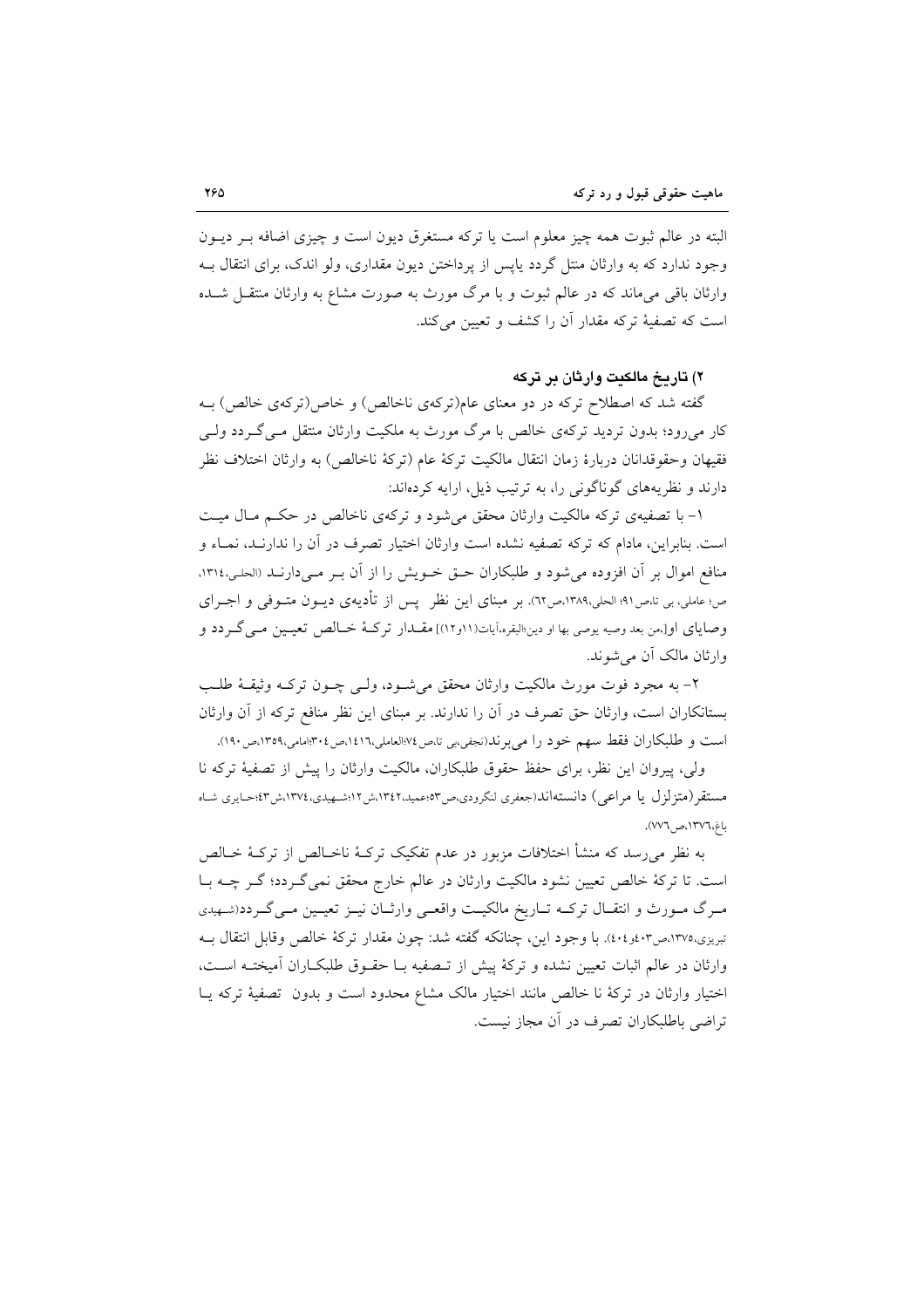بر مبنای نظریهٔ شخصیت حقوقی ترکه، با مرگ مورث دارایی از ملکیت او خارج مـی شــود ولي به ملكيت وارث ملحق نمي شود بلكه در ملكيت شـخص حقـوقي تركـه قـرار مـي گيـرد. وارثان از تاریخ مرگ مورث مالک اَوردهٔ قهری خود در شخص حقوقی- بــه عنــوان جزیــی از دار ایی او – می شو ند(کاتوزیان،۱۳۷۸،ش۷۹).

۳) تعهدات وارثان

تعهدات شخصی مورث با مرگ وی از بین می رود ولـبی تعهـداتی کـه شخـصیت مـورث علت عمدهٔ آنها نیست به وارثان منتقل میگردد. بـرای مثـال، وارثـان دربـارهٔ حقـوق ارتفـاق دیگران نسبت به عین ترکه نیز متعهدند. زیرا این حقوق ً در زمرهٔ حقـوق دینـی قـرار دارنــد و فقط بین طلبکار (صاحب حق ارتفاق) و بدهکار (مالک ترکه) ایجـاد نمـیشـوند و شخـصیت مورث علت عمدهٔ پیدایش این حقوق نیست بلکه عین ترکه با حقظ حقوق صاحبان ارتفـاق و انتفاع به وارثان منتقل میگردد و آنان در این باره قایم مقام مورث می شوند.

# بخش دوم– لحکام حقوقی مترتب بر ماهنت حقوقی قبول ورد ترکه الف- قبول تركه

### ۵– مفهوم قبول و شرایط آن

از آن چه گفته شد، به روشنی بر میآید که هر یک از وارثان حق دارد، ترکه را قبـول کنـد. حتی سکوت وارث به مدت یک ماه از تاریخ اطلاع از مرگ مورث خود، در حکم قبولی ترک است (ماده ، ۲۵۰ ق.ا.ح.).

مقصود از قبول،این است که وارث قایم مقامی مورث را بپذیرد و سمتی را که قـانون گـذار برای اداره و تصفیهی ترکه (ترکهی عام) لازم می داند عهده دار گردد.

با وجود این، چنان که گذشت، قبولی ترکه به معنی قبولی ارث نیست(مستفاد از مواد ١٤٠ و۸٦۷ ق.م) و تحقق ارث به اراده، اهلیّت و اختیار وارث بستگی ندارد؛ بلکـه قبـولی ترکـه بـه معنی قبول سمت ادارهی اّن است. بنابراین، مقصود از قبول ترکه اّن است که؛ وارث با اختیـار و ارادهی خود سمت اولویت تصدی و ادارهی ترکه را، که قانونگذار به او داده است، بیـذیرد. بنابراین خالص ترکه، هر چند با دیون وتعهدات آمیخته و به صورت بخش نا معینی از ترکهٔ نــا خالص باشد، بدون دخالت ارادهی وارثان به ملکیت آنان منتقل می شود و به قبولی نیاز ندارد.

يذيرفتن سمت مزبور اجباري نيست و در زمرهي حقوق قانوني وارثــان اســت؛ آنــان حــق دارند ترکه را قبول، رد یا سکوت کنند. ولی چنانکه گذشت، به حکم قـانون، سـکوت بـیش از یک ماه در حکم قبولی است (مادهی ۲۵۰ ق.ا.ح.).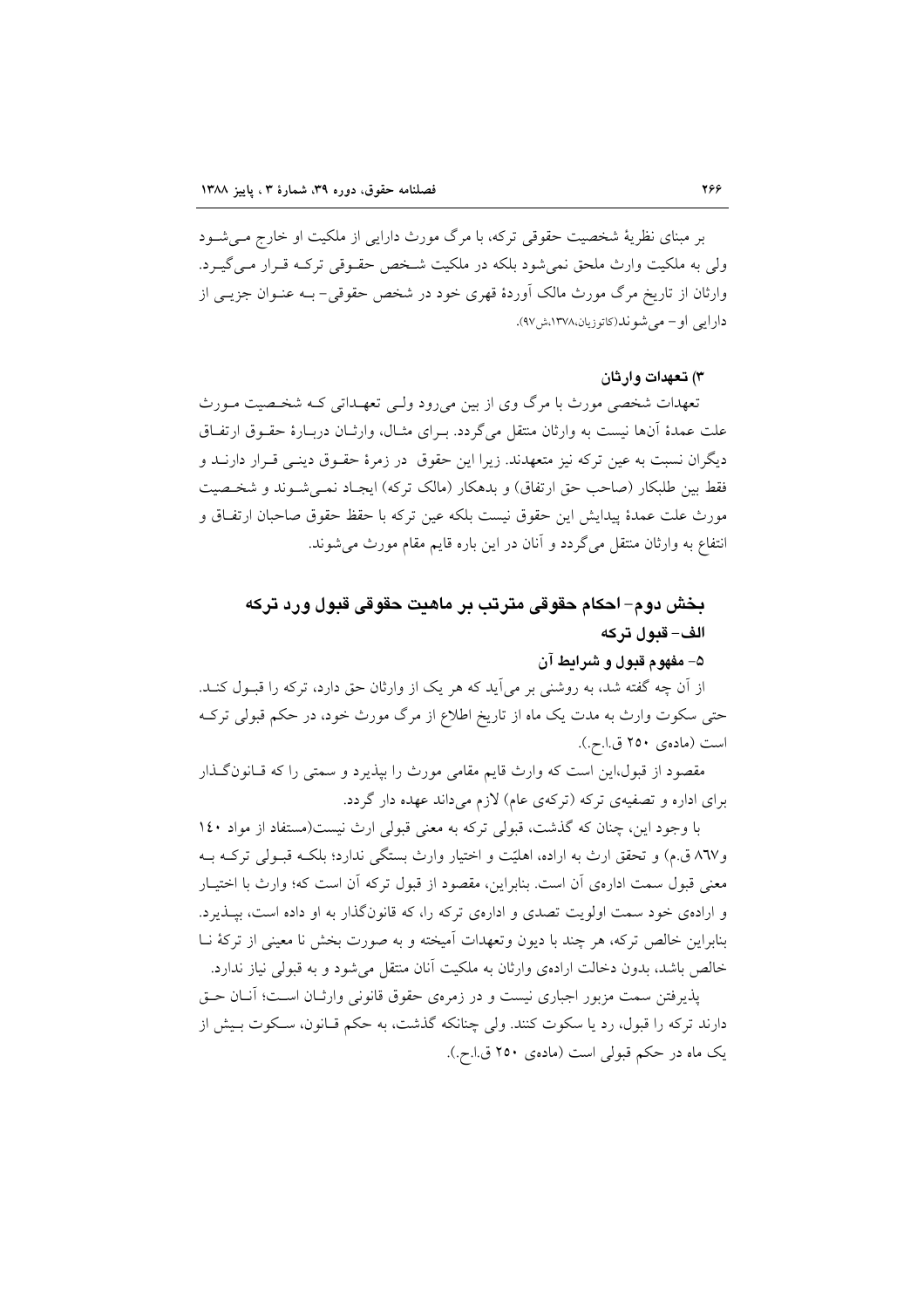قبول صریح ترکـه بایـد بـه موجـب سـند رسـمی یـا عـادی بـه دادگـاه اعـلام شـود (مادهی۲٤٢ق.ا.ح.)؛ ولی قبولی ضمنی نیاز به تنظیم سند رسمی یا عادی ندارد و بـا هـر عمـل کاشف از قبول ترکه و ادای دیون مانند بیع، صلح، هبه و رهن محقـق مـیشـود(قـسمت اخیـر همان ماده). با وجود این، عملی قبول ضمنی ترکه محسوب میشود کـه کاشـف از اراده ی وارث نسبت به قبولي باشد؛ بنابر اين: «حفظ تركه و جمع آوري درآمد ووصول مطالبات و بـه طور کلی اقدامات راجع به ادارهی ترکه کاشف از قبول نخواهد بود»(مادهی۲٤۳ق !.ح.). چنــان که فروش مال در معرض تلف یا مال محتاج به هزینهی نا مناسب یـا فـروش بخـشی از ترکـه برای هزینهی کفن و دفن میت و پرداختن هزینههای ضروری، قبـول ضـمنی ترکـه محـسوب نمي شو د(ماده ي ٢٤٤ق.اح.).

بنابراین، با توجه به آنچه گفته شد: قبول ترکه نیز در زمرهٔ اعمـال ارادی اسـت و هنگـامی محقق می شود که وارث دارای اراده(اهلیت واختیار) باشد و قبـولی شـخص محجـور و مکـره اعتباري ندارد.

#### ۱–۵– تفاوت قبول ترکه با قبول مال (تملیک یاهبه شده) و تملک مال مباح

قبول ترکه را با قبول مال تملیک شده یا تملک مال مباح نباید اشتباه کرد. زیرا هرگاه مـالمی به شخصی تملیک شود او با قبول خود آن مال را به ملکیت خویش در می آورد وگرنــه مالـک نمی شود. همچنین حیازت کنندهی مال مباح با اراده و از تاریخ تملک، آن را به ملکیت خویش در می آورد؛ ولی وارثان با قبول ترکه مالکیت ترکه را بدست نمی آورند بلکـه، چنــان کــه گفتــه شد، آنان مالکیت ترکه را به حکم قـانون (مـادهی ٦٧٨ق.م.)، از تـاریخ مـرگ مـورث، کـسب می کنند و وجود یا سلامت اراده و اهلیت آنان در این انتقال تأثیری ندارد. به علاوه، ترکـه مـال مباح یا بدون مالک نیست و گرنه هر کسی غیر از وارثان نیز میتوانست آن را تملک نماید؛ در صورتی که فقط وارثان مالک حقیقی ترکهٔ خالصند.به همین دلیل، اولویت پــذیرش مــدیریت و تصفيهٔ تركهٔ ناخالص، به حكم قانون، به آنان تعلق دارد.

### ٢-۵- انتقال حق قبول به وراثت

قبول ترکه حق قانونی هر یک از وارثان است که جنبهی مالی دارد و مانند هـر حـق مـالی دیگر به ارث می رسد.

ماده ی ٢٤٥ ق.ا.ح. در این باره مقرر میدارد: «اگر وارثی قبل از قبول یا رد ترکه فوت کنـد، ورثهي أن وارث به جاي او مي توانند قبول يا رد نمايند».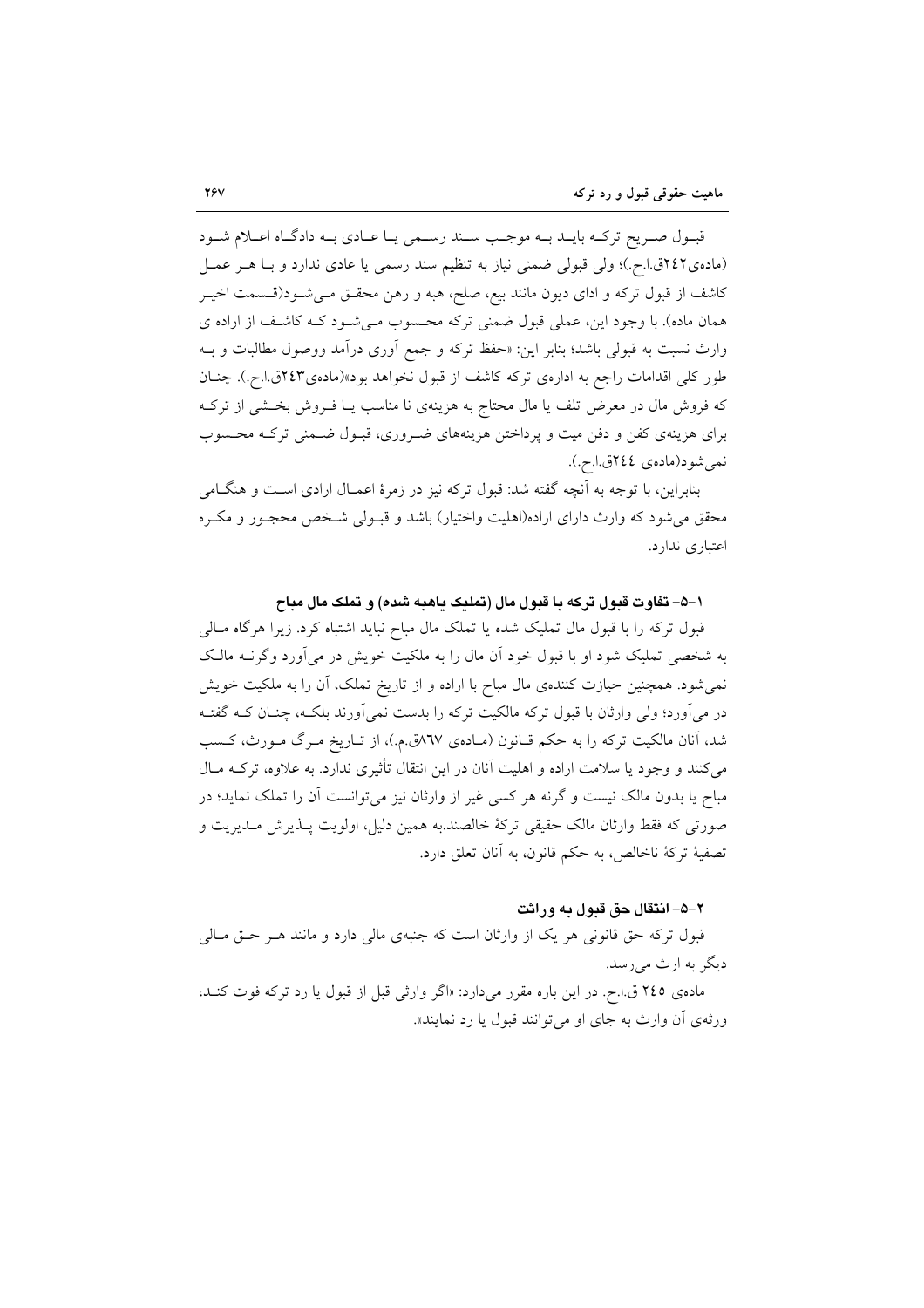این حق به تمام وارثان حتی به زوجهٔ متوفی به اعتبار نفع احتمالی وی در ترکه مـی(سـد؛ ولي آنان بر مبناي اين حق پيش از تصفيهٔ تركه حق ندارند آن را بين خود تقسيم نماينـد. زيـرا تقسیم ترکه ادارهٔ آن محسوب نمی شود.

٣–٥–قبول بدون تصرف و قبول يا تصرف

بر طبق مادهی ۲٤۷ق.ا.ح.: «وارثی که ترکه را قبول کرده است، مادامی که تصرف در ترک نکرده، می تواند رد نماید.»؛ بنابراین، قبول وارث پیش از تصرف الزامآور نیست و برای او هیچ تعهدی ایجاد نمیکند، زیرا چنانکه گفته شد: قبول ترکه هـیچ اثـری در تملـک نـدارد و ماننـد قبول ايجاب يا قبول عقد فضولي نيست(کاتوزيان،١٣٧٨،ش١٠٢). ولـي وارثـي کـه ترکـه را قبــول و تصرف مي كند بايد به حكم قانون أن را اداره كند وگر نه مسئول خواهد بود.

#### ۴–۵– مهلت قدو ل

قبول تركه اقسامي دارد: قبول مطلق وقبول مطابق صورت تحرير تركه. [مقـصود از تحريــر تركه، تعيين مقدار تركه و ديون متوفى است.(مـادهى٢٠٦ق.ا.ح.)]. قبـول مطلـق تركـه، مهلـت ویژهای ندارد و تا پایان تصفیهی ترکه امکان پذیر است[مقصود از تحریر ترکـه، تعیـین مقـدار ترکه و دیون متوفی است(مادهی٢٠٦ق.ا.ح.)]. به نظر می رسد که رد ترکه نیز مانع قبـول مطلـق نخواهد بود؛ زیرا ادارهی ترکه به وسیله ی صاحبان اصلی و نهایی أن منطقی و معقول تر است. قانونگذار نیز با پذیرش این معنی که سکوت وارث بیش از یک ماه پس از آگاه شدن به مرگ مورث در حکم قبول است (موضوع مادهی ۲۵۰ق.م.)گرایش خود را به ایــن منطـق نــشان داده است.

مهلت قبول مطابق صورت تحریر ترکه، یک ماه از تاریخ فوت مورث یا یک مـاه از تـاریخ اطلاع وارث از پایان تحریر ترکه است (مواد۱۵۵ق/۲۵۷ق.ا.ح.).

مادهی۲۵۵ق.ا.ح. در این باره مقرر میدارد: «در صورتی که ورثه فقط مطابق صورت تحریر ترکه؛ ترکه و دیون را قبول کنند، باید در ظرف مدت یک ماه از تاریخ فوت مورث، این مطلب را به دادگاه... اطلاع دهند.» و «بعد از تحریر ترکه نیز ورثه می توانند در ظرف یک ماه از تاریخ اطلاع به خاتمهي تحرير تركه، قبول يا رد خود را اظهار نمايند....»(مادهي٢٥٧ق.ا.ح.).

با وجود این، چون سکوت وارثان به مدت یک ماه از تاریخ آگاهی آنـان بــه مـرگ مــورث امارهی قبولی تلقی میشود (مادهی۲۵۰ ق.ا.ح.)،هر گاه بیش از یک ماه پس از تاریخ مزبـور در تصمیمگیری خود، نسبت به قبول یا رد ترکه، درنگ نمایند در زمرهی وارثانی قرار میگیرند که تركه را قبول كردهاند و سكو ت آنان در ايـــن مــورد بــه حكــم قــانون قبــولى تلقـــى مــى شــود.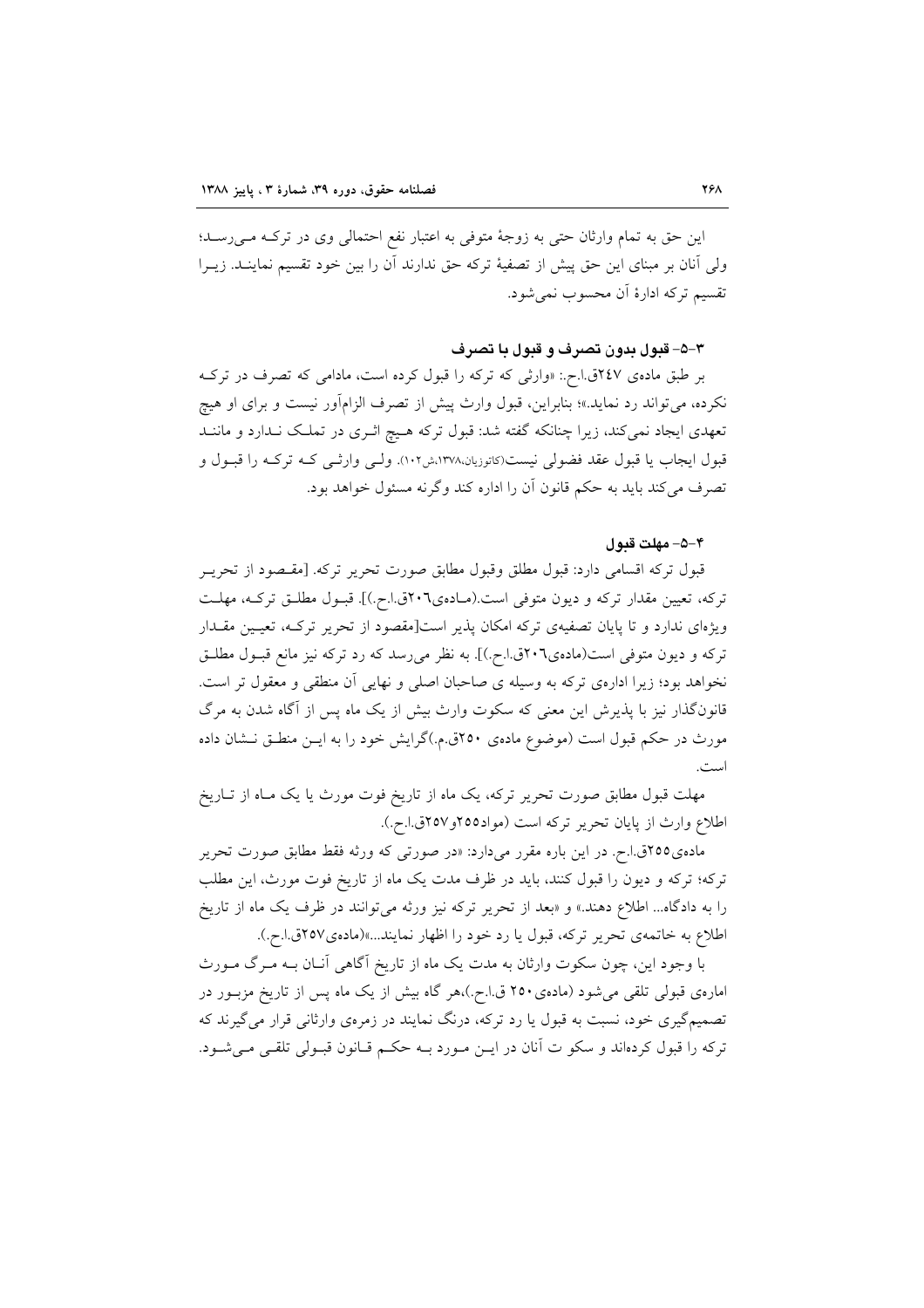مادهی ۲۵۹ ق.م در این باره مقرر میدارد: «در صورت تحریر ترکه وارثی کـه در مـدت مقـرر قبول یا رد خود را اظهار نکرده باشد در حکم کسی است که مطابق صورت تحریر ترکه دیــون را قبول کے دہ پاشد».

۵–۵– قبول پس از رد

از آنجا که رد ترکه رد وراثت نیست بلکه رد سمت مدیر بودن وارث نسبت به ترکه اسـت، هر یک از وارثان می تواند بعد از رد نیــز، مــادام کــه دیگــران ترکــه را قبــول و در آن تــصرف نکردهاند، آن را قبول و اداره نماید. بنابراین به نظر می رسد که امتیاز قبول پس از رد نا محــدود نیست و با قبول و تصرف دیگر وارثان در ترکه از بین می رود. زیرا هدف قانون گذار این است که ترکه به وسیلهی تمام یا برخی از وارثان و در صورت رد تمام آنان (مـادهی ٢٥٤ق.ا.ح.) یــا بدون وارث بودن متوفى(مواد ٣٢٧به بعد ق.ا.ح.) به وسيلهى مدير تركه اداره شود كه با قبول و تصرف دیگر وارثان این هدف محقق می شود و به اقدام ودخالت دیگری نیاز نیست.

## ۶– اقسام قبول ترکه

# ١-۶- قبول صريح وقبول ضمنى

قبول ممكن است، صريح يا ضمني باشد.

«قبول صريح آن است كه وارثان به موجب سند رسمي يا عادي قبـولي خـود را بــه دادگـاه اطلاع بدهند. قبول ضمنی آن است که عملیاتی در ترکه نمایند که کاشف از قبول و ادای دیون از قبیل بیع و صلح و هبه و رهن و امثال آن ها که به طور وضوح کشف از قبول ترکه نماینــد» (ماده ۲٤۲ ق. ا.ح.).

به علاوه چنان که گفته شد،سکوت وارثان به مدت یک ماه از تاریخ اطلاع أنــان بــه فــوت مورث قبولی ضمنی به شمار میرود؛ زیرا طبق ماده ۲۵۰ ق.ا.ح.: «رد ترکه باید در مــدت یــک ماه از تاریخ اطلاع وارث به فوت مورث به عمل آید. اگر در مدت نـامبرده رد ترکـه بــه عمــل نیاید در حکم قبول…خواهد بود.».ولی: «حفظ ترکه و جمع آوری در آمد ووصـول مطالبــات و به طور کلی اقدامات راجع به ادارهی ترکه کاشف از قبول نخواهـد بـود» (مـادهی۲٤۳ق.ا.ح.). چنان که فروش مال در معرض تلف یا مال محتاج به هزینهی نا مناسب یــا فــروش بخــشی از ترکه برای هزینهی کفن و دفـن میـت و پـرداختن هزینـههـای ضـروری، قبـول ضـمنی ترکـه محسوب نمي شود(ماده ٢٤٤ ق.ا.ح.).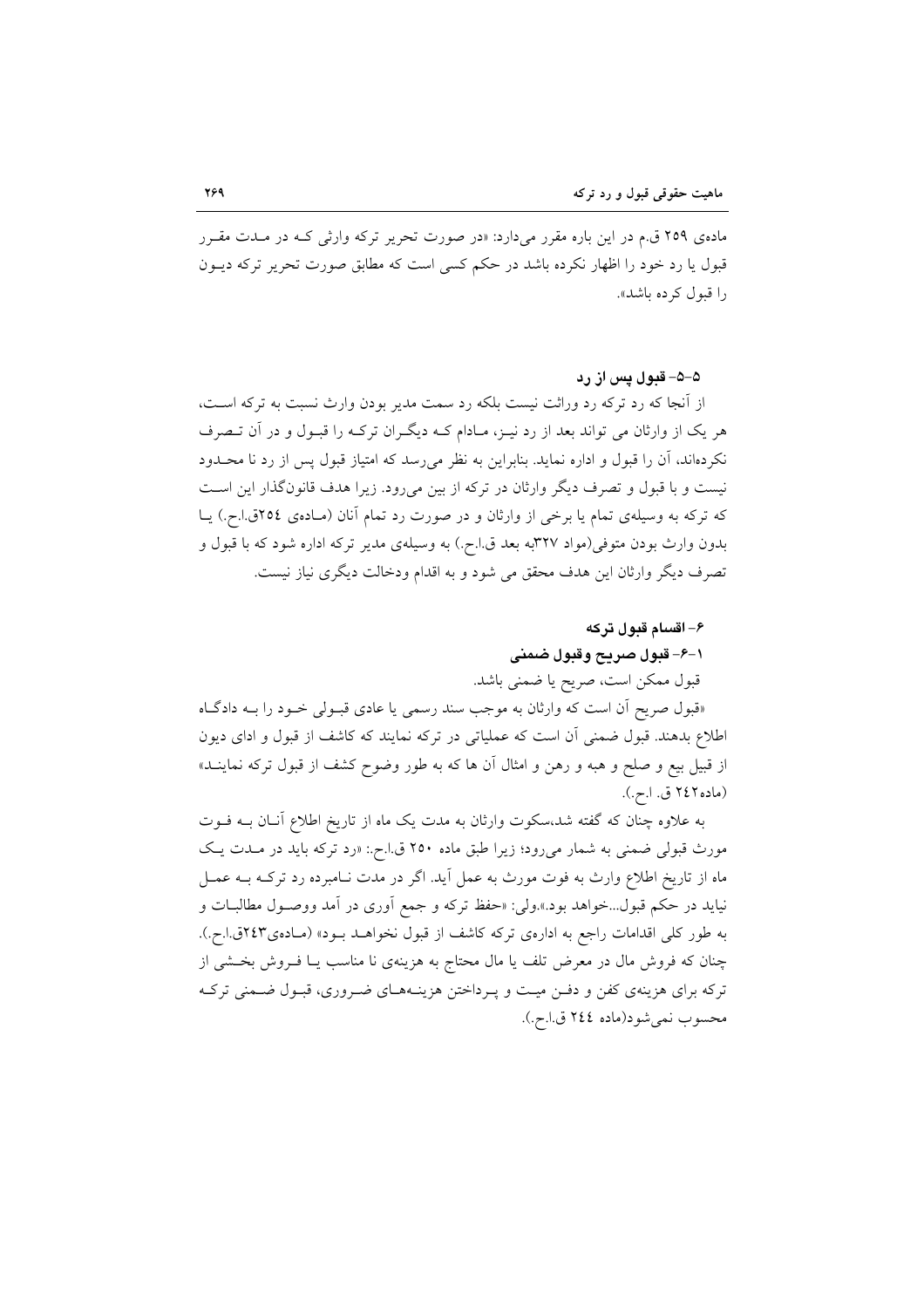### ٢–۶– قبول مطلق (بدون قبد وشرط) و قبول مطابق صورت تحرير تركه

قبولي تركه ممكن است مطلق (بدون قيد و شرط) يا در حدود صورت تركه باشد؛ مقـصود از قبولی مطلق اَن است که وارثان ادارهی ترکه را بدون تعیین صورت ریــز ترکــه یــا بــه تعبیــر قانون امور حسبي بدون در نظر گرفتن صورت تحرير تركه بيذيرند(مادهي ٢٢٦ق.ا.ح.).

همچنین ممکن است ورثه فقط مطابق صورت تحریـر ترکـه ،ترکـه ودیـون را قبـول کننـد (مادەي ٢٥٥ق.ا.ح.).

گرچه به موجب مادهی۲٤٨ ق.ا.ح.: «در صورتی که ورثه ترکه را قبول نماینـد، هـر یـک مسؤول ادای تمام دیون به نسبت سهم خود خواهند بـود..» ولـی اثـر هریـک از ایـن دو نـوع قبولی یکسان نیست زیرا هرگـاه وارثـان بــدون قیــد وشــرط ترکــه را قبــول نماینــد در برابــر بستانکاران در حدود ترکه مسئولند مگر اینکه عدم کفایت ترکه را ثابت کنند (مستفاد از مـادهی ٢٢٦ ق.ا.ح.) در صورتي كه اگر فقط مطابق صورت تحرير تركه، تركه وديون را قبول كنند بايد در ظرف یک ماه از تاریخ فوت مورث آن را به دادگاه بخش اطلاع دهند و باید دیون متوفی را در حدود صورت تركه بیردازند هر چند بعد از تنظیم صورت تحریر تركه ادعـای طلـب شـده باشد(مادەي ٢٥٥ ق.ا.ح.).

### ۷- آثار قبول ترکه

### ۱–۷– نقش قبول ترکه

گفته شد که: «ارث به مـوت حقیقـی یـا بـه مـوت فرضـی مـورث تحقـق پیـدا مـی کنـد» (مادهی٦٧ق.م) و قبول ترکه موجب انتقال أن از ملکیت مورث به وارث نمی شود. بــا وجــود اين، قبول تركه عمل لغو وذبي اثرى نيست؛ بلكه چنانكه قانونگذار گفته است:

اولاً– به موجب مادهی ۲٤۸ق ا.ح.: «در صورتی که ورثـه ترکـه را قبـول نماینــد، هــر یــک مسؤول اداي تمام ديون به نسبت سهم خود خواهند بود ...»؛

ثانیأ– طبق مادهی ۲٦۲ همان قانون: «هرگاه بعضبی از ورثه ترکه را قبول کرده باشــند، ســایر ورثه نمي توانند تصفيهي تركه را بخواهند».

به علاوه به موجب مادهی۲۵۸ ق.ا.ح.: «در صورتی که بعضی از ورثه ترکه را قبول کـرده و بعضی رد نمایند، وارثی که ترکه را قبول کرده است اقدامات لازمه را برای ادارهی ترک وادای ديون و حقوق و وصول مطالبات و غيره انجام مي دهد، و وارثي كه تركه را رد كرده است حـق هيچ گونه اعتراضي به عمليات او ندارد...».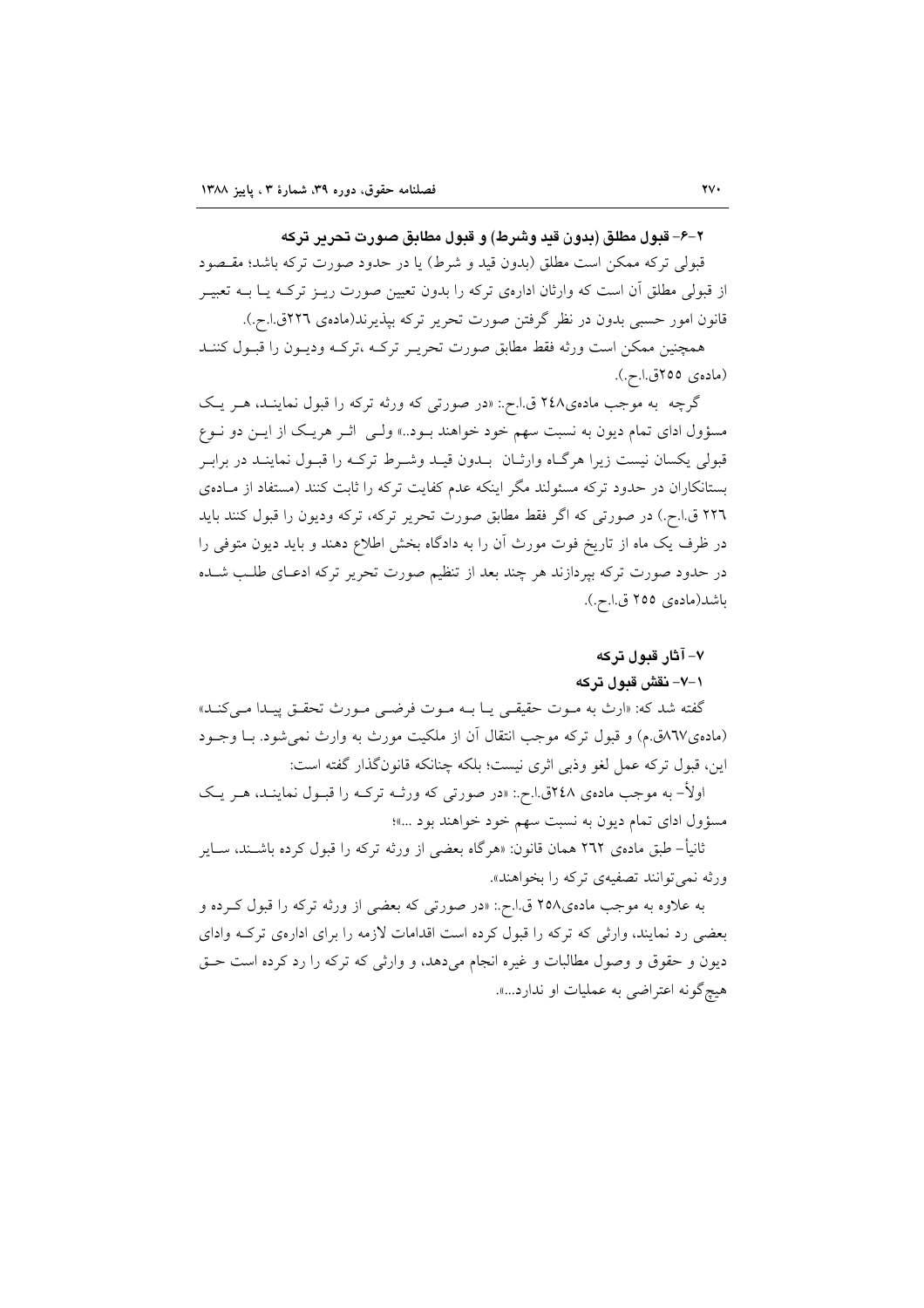#### ۲–۷– قبول بدون تصرف ترکه وقبول با تصرف ترکه

چنانکه گفته شد؛ قبول وارث پیش از تصرف الزام آور نیست و برای او هیچ تعهدی ایجاد نمی کند. زیرا برطبق مادهی ۲٤۷ ق.ا.ح..: «وارثی که ترکه را قبول کرده است، مادامی که تصرف در ترکه نکرده، می تواند رد نماید». ولی در صورت تصرف در ترکه، حق رد نـدارد و در برابـر طلبکاران مسؤول است. با وجود این از این حکم نباید چنین نتیجه گرفت که قبول ترکه ماننــد اعمال حقوقي تشريفاتي يک عمل تشريفاتي است و با تـصرف وارث محقـق مـي شـود. قبـول تركه يك عمل تشريفاتي نيست و با تصرف بعد از قبول محقق نمبي شـود. بنـابراين، بــا قبــول وارث، مدیریت او بر ترکه آغاز می شود؛ ولی قبول این سمت پیش از تـصرف ترکـه قابـل رد است ولي هرگاه وارث بعد از قبول در تركه تصرف كند ديگر حق رد ندارد(همان ماده).

## ۳–۷– قبول ترکه به عنوان امارهی وجود و بقای دارایی

گرچه به حکم اخلاق و بطور سنتی وارثان با قبول و ادارهی ترکه حرمت مـورث خـود و خانواده را نيز به يا مي دارند ولي قبول تركه بطور ضمني و بر مبناي غلبه مؤيـد وجـود دارايــي است؛ زیرا هر گاه متوفی از خود اموالی بـر جـای نگذاشـته باشـد کـه بتـوان از محـل آن هـا بدهی های او را برداخت کرد، اغلب، وارثان ترکه را قبول نمیکنند و ترجیح میدهند کـه خـود را در برابر طلبکاران، متعهد و پاسخگو قرار ندهند. برعکس ادارهٔ ترکه را هنگامی می پذیرند که اقلام مثبت آن را برای تأدیهٔ بدهیهای مورث کافی ببیننــد. بنــابراین، مــیتــوان قبــول ترکــه را امارهی وجود دارایی برجای مانده از متوفی دانست که وارثان با قبول ترکه و بطـور ضـمنی بـر وجود اَن اقرار مي کنند.

به علاوه نه تنها قبول ترکه امارهی وجـود بلکـه امـارهی بقـای اَن نیـز بـه شــمار مــی رود. مادهی ۲٤۸ ق.ا.م. در این باره مقرر میدارد: «در صورتی که ورثه ترکه را قبول نمایند، هر یک مسؤول ادای تمام دیون به نسبت سهم خود خواهد بود مگر اینکه ثابت کننـد... پـس از فـوت متوفی، ترکه بدون تقصیر آن ها تلف شده و باقیماندهی ترکه برای پرداخت دیون کافی نیست که در این صورت نسبت به زاید از ترکه مسئول نخواهد بود».

### ۴–۷– قبول ترکه به عنوان امارهی کفایت ترکه

قبول ترکه نه تنها امارهی وجود اقلام مثبت در ترکیب ترکه است بلکه امارهی کفایت آنهـا برای پرداختن بدهیهای متوفی نیز هست. هر گاه وارثان اقلام مثبت موجود در ترکیب ترکه را برای تأدیهی بدهیهای متوفی کافی نیابنـد، اغلـب ادارهی آن را نمــی،پذیرنــد و تعهــدی را در برابر طلبکاران، بدون وجود مال کافی در ترکیب ترکه، بر عهده نمی گیرند.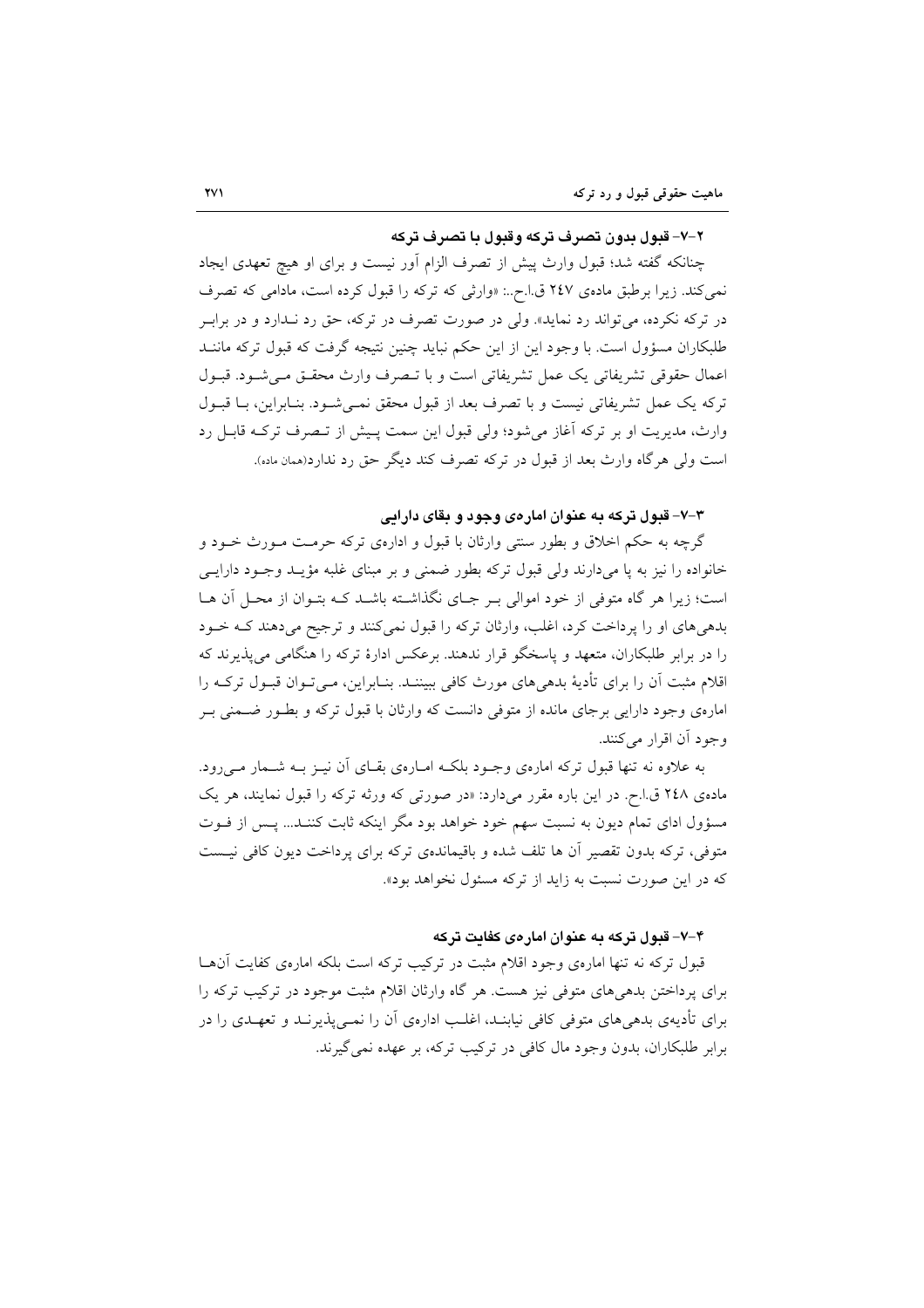۵–۷– اثر قبول ترکه درایجاد تکلیف برای ادارهی آن و پاسخگویی در برابر طلبکاران گرچه هر یک از وارثان باقبول ترکه اختیار ادارهی ترکه را بدست مـی آورد و وارثـی کـه ترکه را رد کرده است حق هیچگونه اعتراضی نسبت به عملیات او نـدارد(مـادهی ۲۵۸ ق.ا.ح.) ولی قبول ترکه آنان را در برابر طلبکاران متوفی متعهد(کاتوزیان،۱۳۷۸،ص۱۰۵) نیز مے کنــد؛ وارثــان پس از قبول ترکه باید دیون متوفی را بپردازند یا ثابت کنند که ترکه بـرای تأدیــهٔ دیــون کــافی نیست. مادهی ٢٤٨ق .ا.ح. در این باره مقرر میدارد: «در صورتی كه ورثه تركه را قبول نماینـد، هر یک مسؤول ادای تمام دیون به نسبت سهم خود خواهند بود، مگر اینکه ثابت کنند که دیون زايد بر تركه بوده يا ثابت كنند كه پس از فوت متوفى تركـه بــدون تقــصير آنهــا تلـف شــده و باقیماندهی ترکه برای پرداخت دیون کافی نیست کـه در ایــن صــورت نــسبت بــه زایــد ترکــه مسؤول نخواهند بود». بنابراین، قبول ترکه بطور ضمنی این اماره را ایجاد می کند که اقلام مثبت ترکه به اندازهی دیون هست. بنابراین، وارثی که ترکه را قبـول مـیکنـد در برابـر طلبکـاران از متوفی مسئول است و باید تمام طلب آن ها را از محل ترکه بیـردازد یـا عـدم کفایـت ترکـه را ثابت کند. گفتنی است که این بخش ازمـادهی ۲٤۸ ق.م. [درصـورتی کـه ورثـه ترکـه را قبـول نمایند، هر یک مسؤول ادای تمام دیون به نسبت سهم خود خواهند بود] دلالتی بر انتقال دیـن ندارد(کاتوزیان،۱۳۷٤،ص۱۸۸) و تعهدات مورث با قبول وارثان بر ذمهی آنان منتقل نمــی شــود. زیــرا آنان مي توانند:

اولاً– ثابت کنند که دیون زاید بر ترکه بوده یا ثابت کنند که پس از فوت متوفی ترکه بــدون تقصیر آنها تلف شده و باقیماندهی ترکه برای پرداخت دیون کافی نیست کـه در ایـن صـورت نسبت به زاید ترکه مسؤول نخواهند بود(ذیل همان ماده)؛

ثانيــاً- طبــق قــانون بعــد از فــوت مــديون، ديــن او بايــد از محــل تركــه تأديــه شــود (مادهی ٨٦٩ ق.م. و مادهی٢٢٥ق.ا.ح.) و مادام كه ديون متوفى پرداخت نشده وارثان حتـى حـق معامله با اعیان ترکه نیز ندارند. اینگونه معاملات بر مبنای قانون مدنی (همان ماده) و نظر اکثر فقیهان اسلام (مغنیه،۱٤٠۳مص٤٩٦ و٤٩٧) و حقوق اقلیتهای زرتشتی و مسیحی غیـر نافـذ ولـی در آیین کلیمی باطل است(فهیمی،۱۳۱۳می۱۰و۱۲۱). بـه گفتـهی شــافعیان و حنفیــان هــر گــاه ترکــه مستغرق در دين باشد به وارثان منتقل نمي شو د(مغنيه،١٤٠٣،٤٩٦و٤٩٧).

### ۶–۷– دستمزد ادارهی ترکه

بر مبنای مادهی۲۵۸ ق.ا.ح.: (...وارثی که ترکه را قبول کرده در ازای زحمتی که بـرای اداره کردن ترکه نسبت به سهم سایرین متحمل شده مستحق دستمزد خواهد بـود. تـشخیص میـزان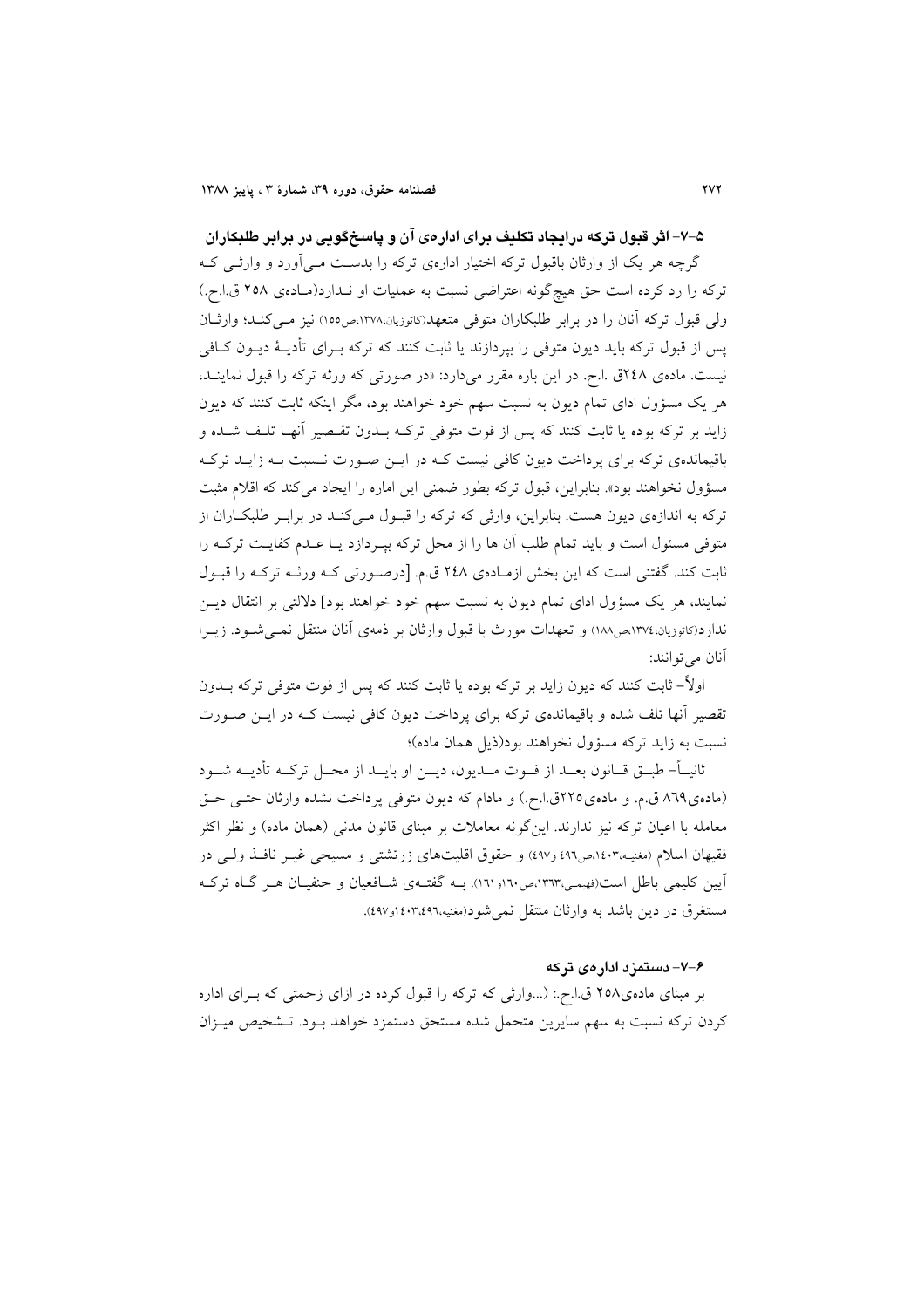دستمزد در صورت عدم تراضي با دادگاه است.) دستمزد مدير تـصفيه ومـدير تركـه بـر طبـق آيين نامه مدير تصفيه و مدير تركه مصوب ١٣٢٦/٤/١ تعيين مي شود.

#### ۷–۷– تعهد ناشبي از قبول

صرف قبول برای وارث تعهدی در تـصرف و ادارهی ترکـه ایجـاد نمـیکنـد؛ زیـرا وارث می تواند پس از قبول نیز ترکه را رد کند. ولی هـر گـاه نخـست ترکـه را قبـول و آنگـاه در آن تصرف کند باید نسبت به اداروی آن اقدام نماید وگرنه مسؤول خواهد بود. با وجـود ایـن، بـه نظر می رسد که هرگاه وارث پس از قبول ترکه، بطور نامتعارف تا زمانی آن را مهمـل گـذارد و در آن تصرف لازم را نکند و پیش از تـصرف بــه گونــهای رد کنــد کــه تقــصیر تلقــی شــود و خساراتی به بار آورد در برابر زیاندیدگان مسؤول خواهد بود(مستفاد از مادهی ۳۳۲ق.م.).

### ب– رد ترکه

### ۱–۸– مفهوم رد ترکه

مقصود از رد ترکه آن است که وارث از ادارهی ترکه و دخالـت در تـصفیهٔ آن، خــودداری کند و در مهلت مقرر، أن را به اطلاع دادگاه برساند. در واقع رد ترکه، اعلام رسمی رد نقــش و سمتی است که قانونگذار برای هر یک از وارثان شناخته است و بطور طبیعی ایفای آن(قبـول ترکه و ادارهی آن) را از هر یک از وارثان انتظار دارد. بنابراین، وارث با رد ترکه رابطهی وراثت خود را رد نمی کند(مستفاد از مادهی ۲۵۸ق.اح.) زیرا رابطهی وراثت یک رابطهی قانونی است که ارادهی وارث یا مورث در آن نقشی ندارد.

مادهی ۲٤٩ ق.ا.ح. در این باره می گوید: «وارثی که ترکه را رد می کند، باید کتباً یــا شــفاهاً به دادگاه اطلاع دهد. اطلاع مزبور در دفتر مخصوص ثبت خواهد شد. این رد نبایــد معلــق یــا مشروط باشد».

#### ۲–۸– انتقال حق رد به وارثان

چنان که حق قبول ترکه به ارث می رسد، حق رد نیز به وارثان متوفی منتقل می گردد. زیــرا حق یا دست کم اختیار اداره کردن ترکه امتیازی است که قانونگذار برای وارثان شناخته است. این امتیاز مانند دیگر حقوق مالی بدون دخالت اراده پس از مرگ شخص بـه وارثـان او منتقــل می گردد. مادهی ۲۵۲ق ا.ح. در این باره می گوید: «اگر وارثی قبل از رد ترکه فوت کند حـق رد به ورثهٔ او منتقل می شود». این حق به تمام وارثـان کـسی کـه پـیش از رد ترکـه فـوت کـرده،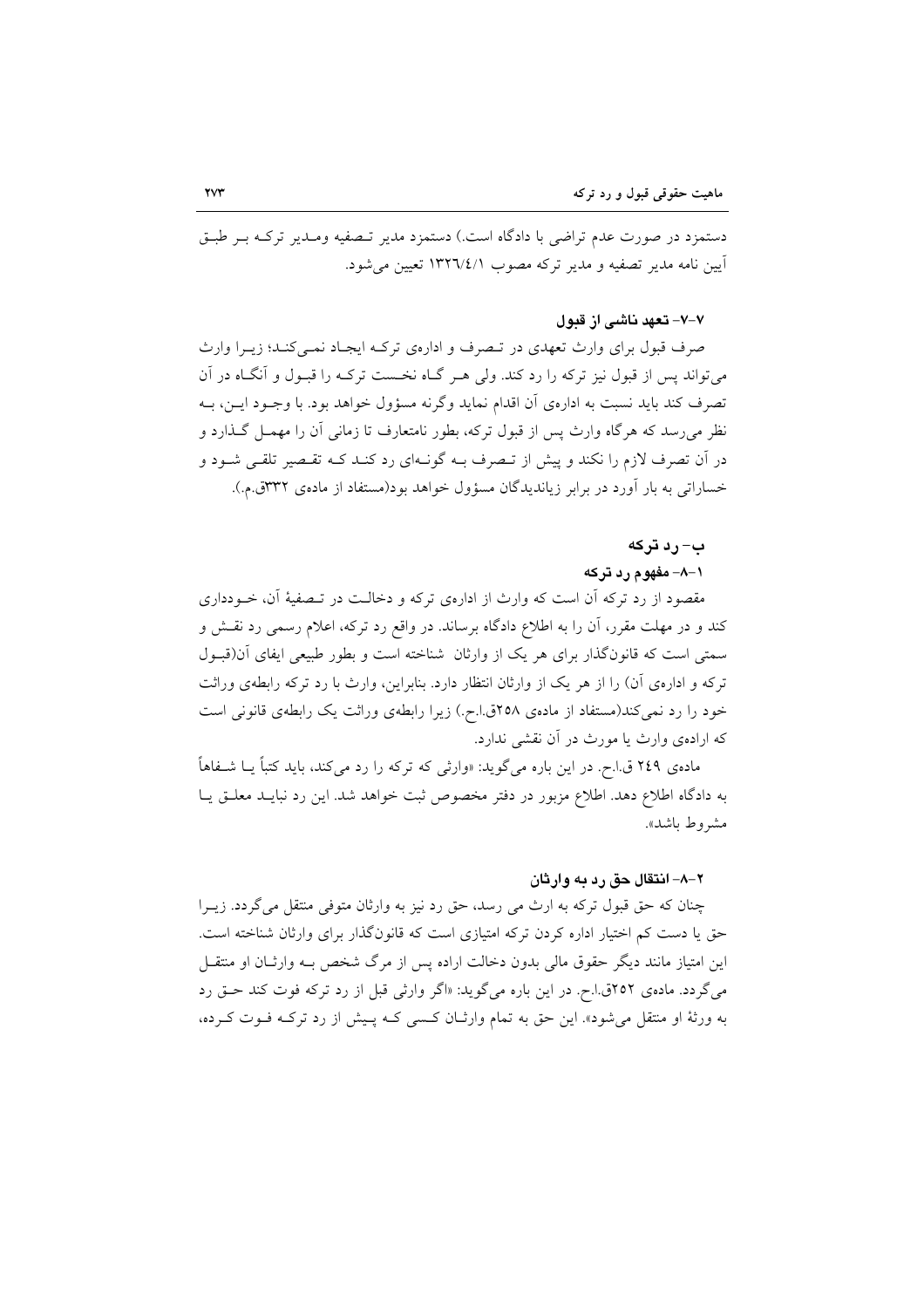می رسد و هرگاه فقط یکی از آنان ترکه را قبول نماید و دیگران رد کننـد، بـه تنهـایی ترکـه را اداره خواهد کرد.

۹- شرایط رد ترکه

برای اینکه رد ترکه، مؤثر واقع شود باید بطور کتبی یا شفاهی در مدت یک مـاه از تـاریخ مرگ مورث به دادگاه اعلام شود. به علاوه ردی مؤثر است که معلق و مشروط نباشد. بنابراین، شرایط رد ترکه به تر تیب ذیل مورد مطالعه و بررسی قرار می گیرد.

#### ۱–۹– اعلام به دادگاه

طبق مادهی ٢٤٩ق.ا.ح.: «وارثی که ترکه را رد می کند، باید ارادهی خود را کتباًیا شـفاهاً بـه دادگاه اطلاع دهد. اطلاع مزبور در دفتر مزبور ثبت خواهد شد...». لزوم اعلام رد ترکه به دادگاه برای حفظ نظم و تثبیت نقش نظارتی دادگاه بر ادارهی ترکه است؛ بنـابراین وارثـان فقـط در مدت مقرر(یک ماه از از تاریخ اطلاع از فوت مورث خود) میتوانند، بـه ترتیـب ذیـل، از ایـن اختيار قانوني استفاده كنند.

### ۲–۹– اعلام در مدت یک ماه از تاریخ اطلاع به مرگ مورث

رد ترکه مهلت دارد و بعد از انقضای آن پذیرفته نمی شود. چنان که گفته شد: «رد ترکه باید در مدت یک ماه از تاریخ اطلاع وارث به فوت مورث به عمل آید و اگر در مــدت نــامبرده رد ترکه به عمل نیاید در حکم قبول و مشمول مادهی ۲٤۸ خواهد بود»(مادهی ۲٥٠ق ا.ح.). در صورتی که ترکه تحریر شده باشد مدت مزبور از تـاریخ ابـلاغ پایـان تحریــر ترکــه بــه وارثان شروع می شود(مادهی ۲۵۱ق.ا.ح.). به علاوه: «اگر وارث عذر موجهی برای عـدم اظهـار رد در مدت مقرر داشته باشددادگاه می تواند مهلت مذکور را تمدید کند(مادهی ۲۵۳ ق.ا.ح.).

#### ۶–۹– منجز و مطلق بودن رد

به موجب حكم ذيل مادهى ٢٤٩ ق.ا.ح.:«...رد نبايد معلق يـا مـشروط باشـد». زيـرا تعليـق ادارهی ترکه یا مشروط کردن آن با ًفلسفهی ادارهی ترکـه و مـصلحت هـیچیـک از وارثــان و طلبکاران، سازگار نیست. به علاوه چنین وضعیتی طلبکاران را نیز سـر در گـم مـیکنـد. ولـی قبولي ممكن است معلق يا مشروط باشد (ر.ي.:ش٢- ٦به بعد).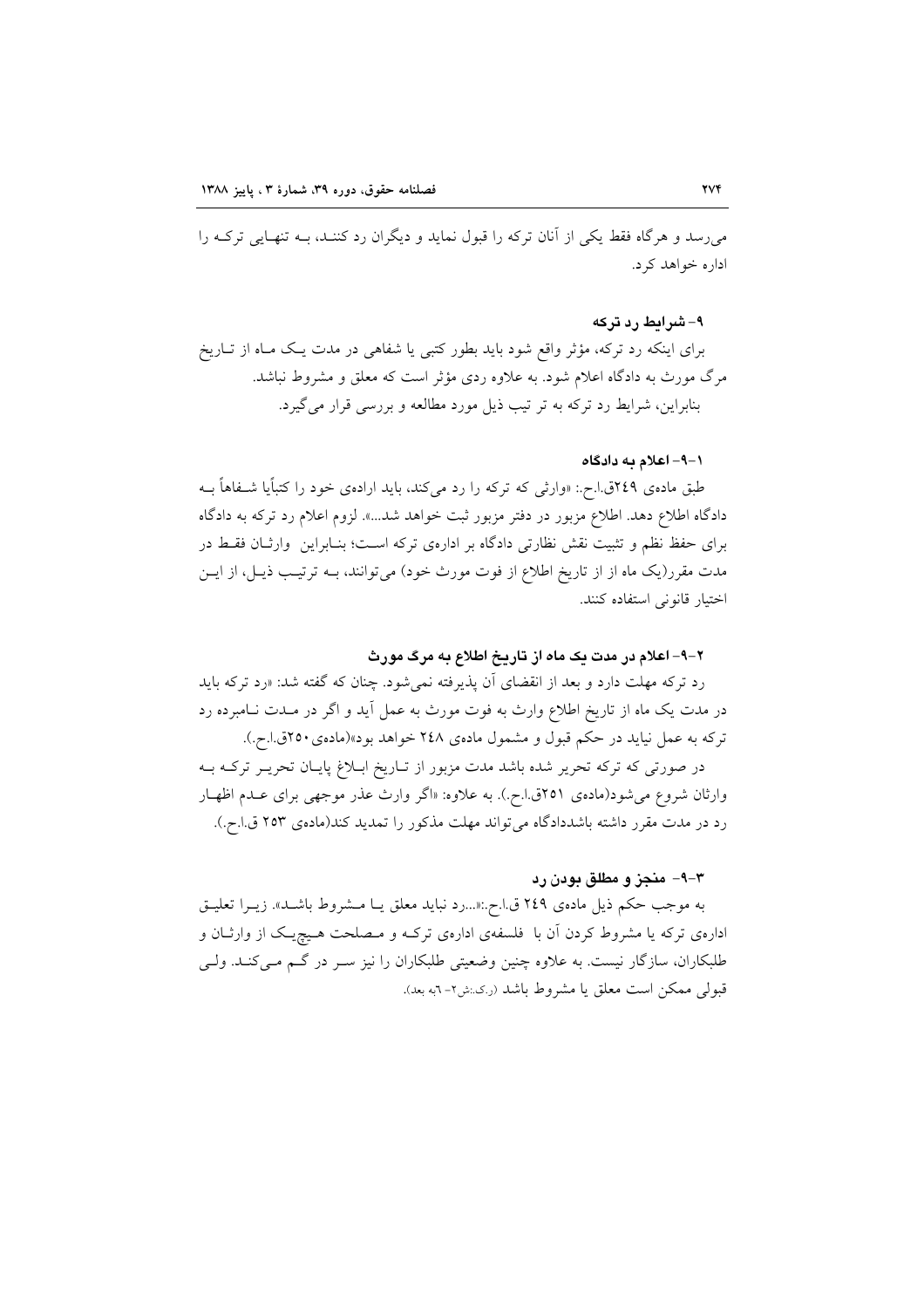#### ۱۰- ماهیت رد

گفته شد که: رد ترکه به معنی رد تملک ترکه نیست؛ زیرا دارایی خالص متـوفی بـه حکـم قانون به وارثان او منتقل میگردد؛ یعنی برای انتقال ترکه نه قبول وارثان لازم است و نه رد آنان در این باره مانعی ایجاد میکند.

بنابراین به موجب مادهی ۲۵۸ ق اح. هرگاه: (بعضی از ورثه ترکه را... رد نماید... اگر بعــد از تصفیهٔ ترکه چیزی از ترکه بماند، سهم الارث وارثی که ترک را رد کـرده اسـت بـه او داده خواهد شد..).

با وجود این، (حق یا اختیار) رد ترکه خود امتیازی مستقل است که قـانونگـذار بـرای هـر یک از وارثان ایجاد کرده است.این حق قابل اسقاط و وراثت است(مواد۲۵۰ و۲۵۲ ق.ا.ح.).

### ۱۱– تفاوت اعراض از ترکه ورد آن

مالکیت وارثان بر ترکه قابل اعراض است و وارثان متوفی میتوانند حق عینی خود بر ترکه را اسقاط یا از آن اعراض نمایند. ولی اعراض از ترکه باید صریح باشد سکوت وارثان یا حتـی رد ترکه اعراض محسوب نمیشود. بنابراین، برای مثال هرگاه وارثـی از سـهم خـود در ترکـه اعراض کند مالکیت او ساقط می شود و دیگران می توانند آن را تملک نمایند(مستفاد از مـادهی ۱۷۸ق.م.) در صورتی که وارث با رد ترکه مالکیت آن را از دست نمی دهد.

### ۱۲– اقسام رد

# ۱-۱۲- رد صرحح و رد ضمنی

از أنجا که رد یک عمل ارادی است، منطق حقوقی تحقق صریح یا ضمنی أن را میپــذیرد. ولي چنانکه گفته شد، قانونگذار براي نيل به اهدافي از جمله ايجاد نظم و از بين بـردن وضـع بلا تکلیفی اعلام منجز و مطلق رد ترکه در مدت یک ماه از تاریخ آگاهی وارث به فوت مورث یا از تاریخ ابلاغ پایان تحریر ترکه به وارثان را ضروری دانسته(مـواد ۲۵۰،۲٤۹ و ۲۵۱ق.ا.ح.) و بدین سان امکان تحقق رد ضمنی را منتفی کرده است.

### ۲-۱۲- رد تمام ترکه و رد بخشی از آن

به ظاهر اصل حکومت اراده، آزادی و اختیار وارثان اقتضا دارد کـه بتواننــد تمـام ترکــه پــا بخشي از آن را رد كنند؛ ولي اين اختيار با منطق حقوقي و مصلحت طلبكاران سـازگار نيـست. زیرا بر مبنای قواعد حقوقی تمام ترکه پاسخ گوی تمام بدهیهای متوفی است. به علاوه ترک مادام كه تصفيه نشده تجزيهنايذير و مانند عين مرهونه وثيقة تمام ديون متوفى است. در قانون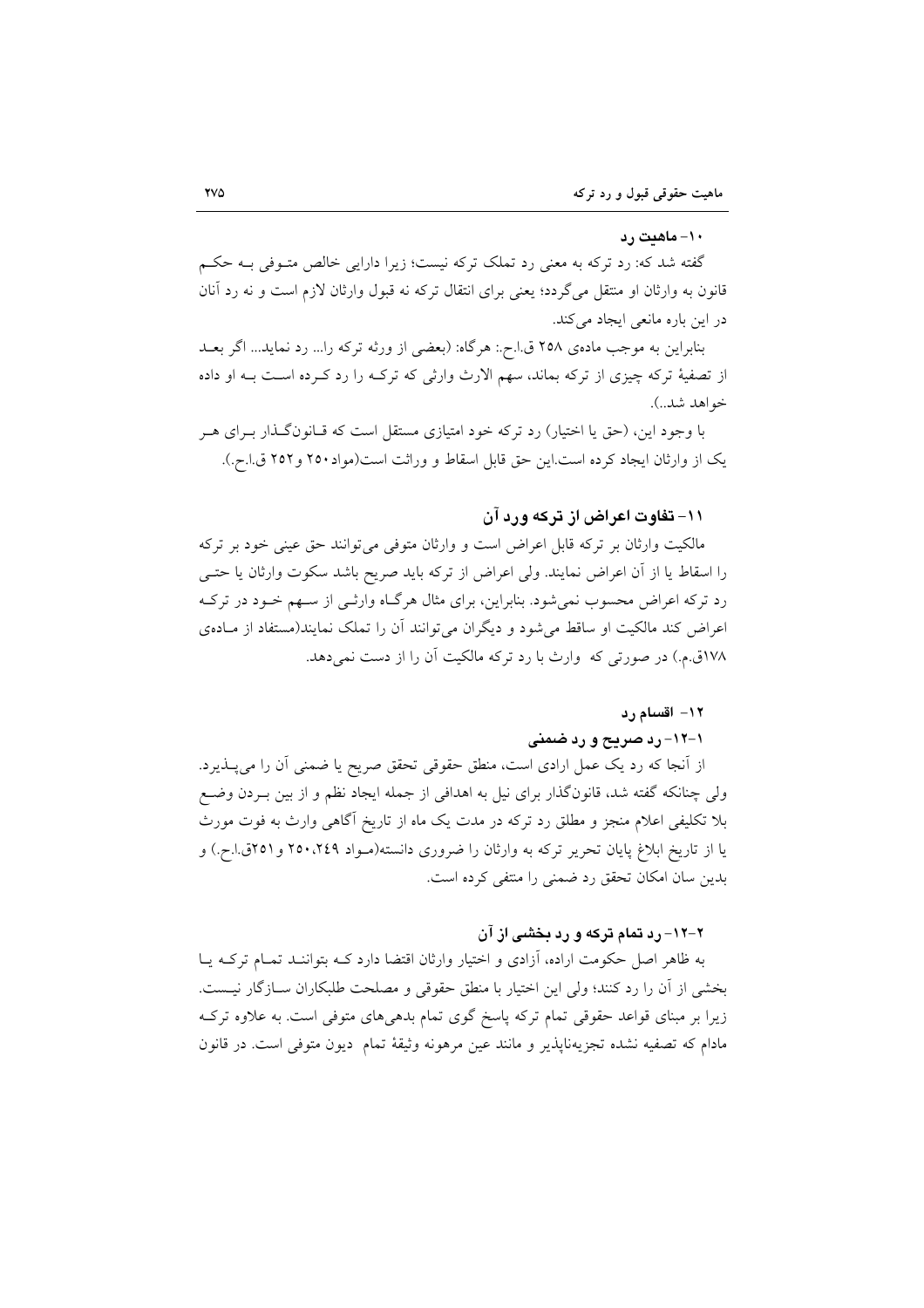امور حسبی نیز رد بخشی از ترکه پیش بینی نشده است. مواد ۲۵٤ و۲٤٦ ق.ا. ح. دربارهٔ اختیار رد تمام یا برخی از وارثان ناظر به رد تمام ترکه است و بـه جـواز رد بخـشی از ترکـه دلالـت ندارد. به نظر می رسد که ادارهٔ ترکه قابل تجزیه نیست و وارثان ناگزیرند که تمام ترکه را رد پـا قبول کنند و در این باره حق تبعیض ندارند. این معنی از حکم بخش اخیـر مـادهی ۲٤۹ق.ا.ح. که مقرر می،دارد: رد نباید معلق یا مشروط باشد نیز استنباط می شـود. بــه عــلاوه رد بخــشی از ترکه با این منطق که تمام ترکه پاسخگوی تمام بدهیهای متوفی است، مغایرت دارد و زمینه را برای سوء استفادهی وارثان در قبول بخش مثبت و با ارزش ترکه و رد بخش منفی آن و فرار از یرداختن دیون فراهم می سازد. به علاوه به نظر می رسد که بر مبنای منطق قانونی، ترکهی پـیش از تصفيه مجموعهى واحد غيرقابل تجزيه است (مستفاد از مـادهى٢٤٨ ق.ا.ح.) و اسـتفاده از تعبیر تمام یا بخشی از ترکه به جای حصهی هر یک از وارثان بی ایراد نیست.

# ۳–۱۲– رد تمام وارثان و رد برخی از آنان

# ۴–۱۲– رد پیش از قبول ترکه ورد پس از آن

رد ترکه پیش از قبول وبعد از قبول آن نیز امکان پذیر است؛ ولی هـر گـاه وارثـی ترکـه را قبول وقبض كند ديگر حق رد ندارد. زيرا قبض تركه يا پـيش از تـصفيهٔ آن اسـت يــا پــس از تصفيهٔ آن رد تركه پس از تصفيهٔ آن خواه قبض شده باشد خواه نه مفهومی نـدارد زيــرا رد پــا قبول ناظر بر ادارهٔ ترکهٔ ناخالص و فرع بر وجود آن است؛ در صورتی کـه ترکـه تــصفیه شــده مدیری لازم ندارد. بنابراین، زمان رد ترکه نیز مانند زمان قبول آن پیش از تـصفیهٔ ترکـه اسـت؛ هرگاه وارثی نخست ترکه را قبول و آنگاه قبض کند دیگر حق رد ندارد مادهی ۲٤۷ ق.ا.ح. در این باره مقرر میدارد: «وارثی که ترکه را قبول کرده است مادامی کـه تـصرف در ترکـه نکـرده مي تواند رد نمايد».

#### ۱۳– مهلت رد ترکه

چنانکه گفته شد، مهلت رد ترکه از تـاریخ اطـلاع وارث از مـرگ مـورث یـک مـاه اسـت (مادهی ٢٥٠ق.ا.ح.) وگرنه تركه در حكم قبول خواهد بود(همان ماده). با وجود اين، ممكـن اسـت وارثی از مرگ مورث خویش آگاه نباشد که در این صورت مهلت یاد شده تا تاریخ اطلاع وی از حادثهٔ مرگ مورث به تأخیر می|فتد. به نظر می رسد که وارثان برای اثبات نا آگــاهی خــویش راهی، جز استناد به اصل عدم، ندارند. در صورتی که ترکه تحریر شده باشـد مـدت مـذکور از تاريخ ابلاغ پايان تحرير تركه به وارثان شروع مي شود(مادهي ٢٥١ق أح.).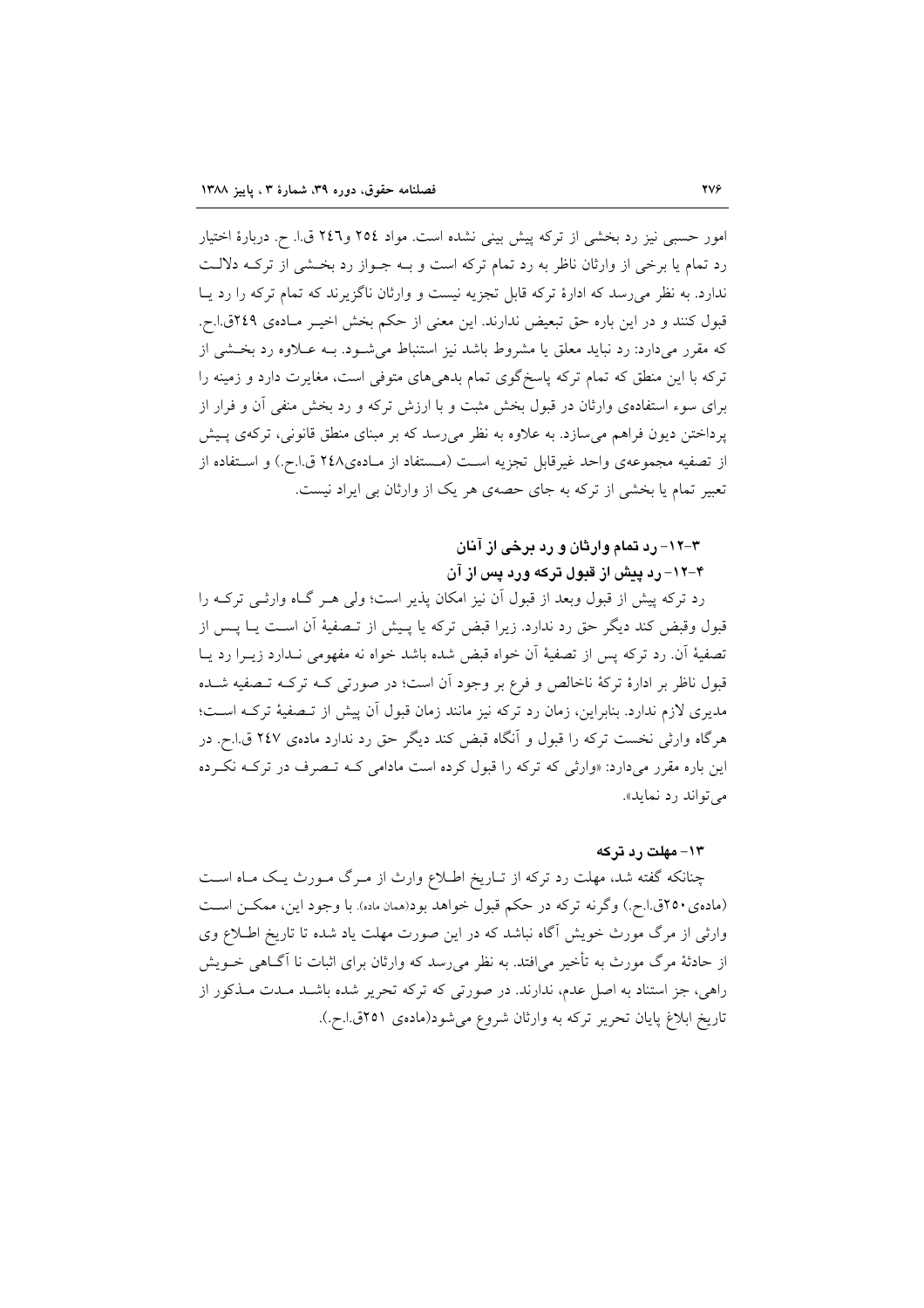#### ۱۴– تمدید مهلت رد ترکه

مهلت رد ترکه قابل تمدید است و: «اگر وارث عذر موجهی برای عدم اظهـار رد در مــدت مقرر داشته باشد، دادگاه می تواند مهلت مذکور را تمدید یا تجدید کند» (مادهی ۲۵۳ق.ا.ج.).

### ۱۵– آثار رد ترکه

### ۱– ۱۵– سقوط مدبر بت(ولایت) وارثان بر ترکه

بطور طبیعی وارثان متوفی تمایل دارند که خود ترکـه را اداره نماینـد. قـانونگـذار نیــز در صورتی که برای ادارهی ترکه وصی تعیین نشده باشد، اولویت ادارهی آن را بـه آنـان واگـذار کرده است. وگرنه هر گاه متوفی برای ادارهی(ثلث) ترکـه، وصـی(از بـین وارثـان یـا دیگـران) تعیین کرده باشد، تصفیه و ادارهی ترکه به او واگذار می شود (مواد٢٦٤و ٣٣٠ق.ا.ح.). بــا وجــود این، هیچ یک از وارثان مجبور نیـستند کـه از امتیـاز مزبـور اسـتفاده کننـد و مـدیریت ترکـه را بيذيرند. بنابراين، هر گاه وارثي تركه را رد كند اولويت قانوني مذكور را از دست مي دهد و اگـر بعد از قبول و پیش از تصرف ترکه را رد کند ولایت ایجاد شـده بـر امـر ادارهی ترکـه را نیـز ساقط می کند.

### ۲–۱۵– سقوط تعهد ایجاد شده برای وارثان

چنان که گفته شد: گرچه، در نظام حقوقی ایران، وارثان هیچ تعهــدی بــر پرداخــت دیــون مورث خویش ندارند؛ ولی هرگاه ادارهی ترکه را بطور صریح یا ضمنی بیذیرند، ناگزیرنــد کــه تعهدات او را ایفا کنند یا عدم کفایت ترکه را اثبات نمایند یا ثابت کنند که ترکه بعـد از مـرگ مورث بدون تقصیر أن ها تلف شده است (مستفاد از مـادهی ٢٤٨ ق.ا.ح.). ولـی بـا رد ترکـه تعهدی بر ذمهٔ وارثان نسبت به پرداختن دیون مـورث بـر مبنـای امـارهی کفایـت ترکـه ایجـاد نمي شود(مستنبط از مادهي ٢٤٨ق.ا.ح.). در صورتي كه هرگاه وارثي نخـست تركـه را قبــول و آنگاه پیش از تصرف آن را رد نماید تعهد ایجاد شده به مبنـای امـارهی کفایـت ترکـه سـاقط مې شو د.

### ١۶- يحث، نتيجه ويبشنهاد

گرچه فقیهان و حقوقدانان دربارهی مفهوم ترکه اخـتلاف نظـر دارنـد؛ برخـی آن را فقـط شامل بخش مثبت دارایسی (شهیدی، ۱۳۷٤،ش۱ نمص۲ پو۳؛جعفری لنگرودی،ص۳۹و۲۰) مسی داننــد و در تعریف آن گفتهاند: ترکه اموال و حقوق مالی متوفی است که در حین مرگ از خــود بــر جــای مي گذارد(امامي،١٣٥٩،ج٣،ص٩٨) و (المجلس الاعلي للشئون الاسلامي،ص٢٩٣) و برخي گفتهاند دارايــي تركــه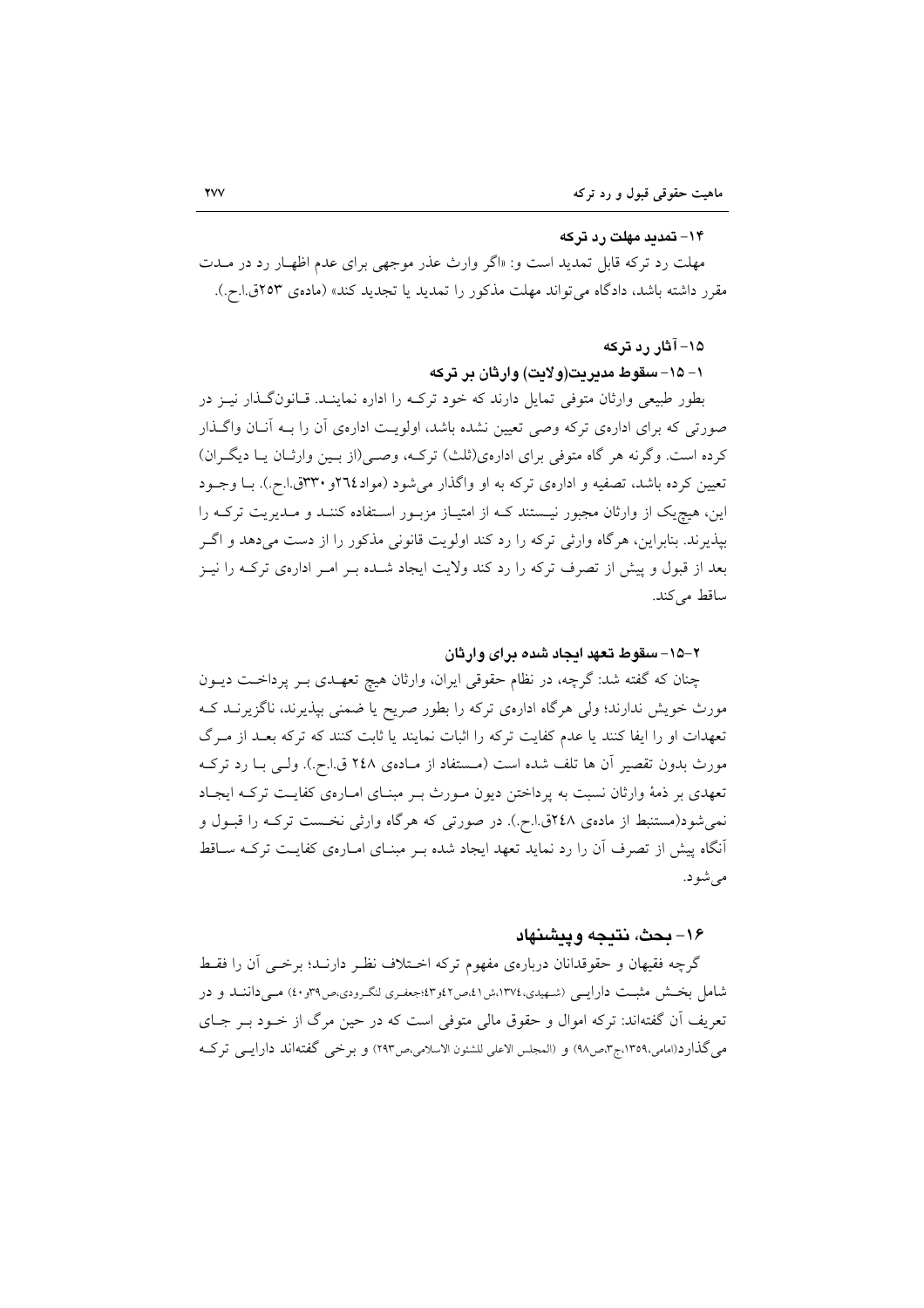حاوی دو بخش مثبت و منفی است که بخش مثبت آن به وارثان می رسد؛ و بخش منفی دیــون و تعهداتی است که در دارایی می ماند و باید از محل آن پرداخته شـود(کاتوزیـان،۱۳۷۸،ص۱۲) و بـا وجود اينكه نظر نخست با ظاهر أيات قرأن كريم، نيز قابل تأييد است زيـرا بـر مبنـاي أيــات مذکور و برای مثال،حسب مورد ربع یا ثمن ترکه به زوج یـا زوجـهٔ متــوفی مــیرســد [و لکــم نصف ما ترك ازواجكم؛و لهن الربع مما تركتم(النساء،١٢)] كـه بعـد از تأديــهْ ديــون و اجــراي وصايا امكان پذير است [من بعد وصيه يوصى بها او دين(آيات ١١و١٢ از سورهٔ النساء)]. ولي، چنانكه گفته شد، در نوشتههای حقوقی و نیز در متون قانونی ترکه در دو معنـی عـام (مـواد١٦٨ و ٨٦٩ ق.م.) و خاص (مواد١٩٤، ٩٠٢، ٩٠٢، تا٩٠٥ و٩٠٦ به بعد ق.م.) استعمال شده است.

١-١۶- نتىجه

از آنچه گفته شد چنین بر می آید که: اولاً- قبول یا رد ترکه(ی عام) یک عمل ارادی است و با ارادهی سالم محقق می شود؛ ثانیاً– مالکیت ترکه(ی خالص) به وارثان مورث به حکم قانون منتقل میگردد و قبول یا رد وارثان در آن تأثیری ندارد؛

ثالثاً– دیون متوفی به ترکهی عام(ترکهٔ ناخالص) تعلق میگیرد و ورثه ملزم نیـستند چیــزی غیر از ترکه به بستانکاران بدهند؛

رابعاً– قبول یارد ترکه(ی عام) به معنی قبول یا رد ادارهی آن است؛

خامساً- وارثان با قبول ترک%ی عـام)، بطـور ضـمنی کـافی بـودن آن را بـرای یرداخـت بدهیهای متوفی نیز می پذیرند و ناگزیرند که بدهیهای مورث خود را، بر مبنای اقرار ضـمنی مذکور، بپردازند یا عدم کفایت ترکه(عام) را اثبـات نماینـد؛ولی بـرای وارثـی کـه ترکـه را رد می کند تعهدی نسبت به اثبات عدم کفایت ترکه ایجاد نمی شود.به علاوه چنان که گفته شد در حقوق ايران برخلاف حقوق فرانسه(Crab;p153) وارثان قايم مقام مورث خود نمي شوند؛

سادساً – تأدیهی بدهی متوفی به طلبکاران از طرف وارثان اماره ی وجـود دیــن و امــارهی کفایت ترکه(ی عام) برای تأدیهی آن است.

#### ٢-١۶- ييشنهاد

با توجه به آنچه گذشت، پیشنهادات ذیل برای اصلاح و تکمیل مقررات ارث در حــوزهی قمول ورد ترکه ارایه میگردد: ١- رد تركه، رد مديريت تركه است و اعراض از مالكيت آن محسوب نمي شود؛ ۲– قبولی یا رد ترکه هنگامی معتبر است که وارث اهلیت استیفا داشته باشد؛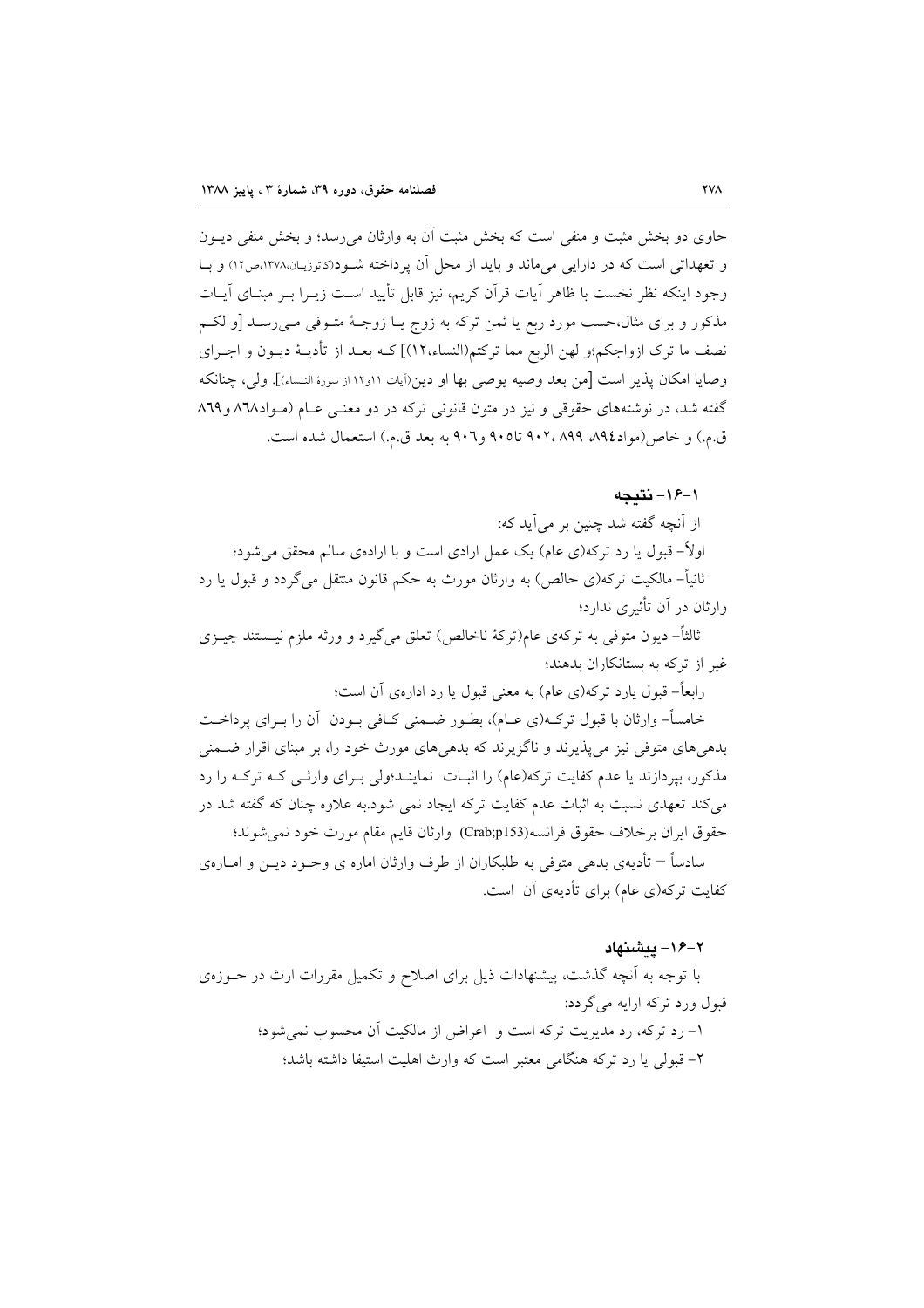٣- قبول يا رد هر وارث دربارهي خود او و به نسبت سهم الارثي كه مي برد مؤثر است.

# منابع و مأخذ

#### الف– فارسى

- ۱. السنهوری، عبدالرزاق احمد، ب<sub>ی</sub> تا، **الوسیط فی شرح القانون المدنی،اسباب کسب الملکیــه**،ج۹، بیــروت، دار احیــاءالتراث العربي.
	- ۲. امامی، سید حسن(۱۳۵٦)، حقوق مدنی،ج۳، انتشارت کتاب فروشی اسلامیه،
	- ۳. جعفری لنگرودی، محمد جعفر،(۱۳۵۷)، ارث،ج ۱،انتشارات امیرکبیر، ش۷.
	- ٤. جعفري لنگرودي،محمد جعفر، (١٣٦٣)،ارث،ج٢،انتشارات اميركبير، چاپ نخست.
	- ٥. جعفري لنگرودي،محمد جعفر، (١٣٧٩)، م**جموعة محشى-قانون مدني(علمي،تطبيقي،تاريخي)**،گنج دانش، چاپ اول.
		- ٦. حائري شاه باغ،سيد علي، (١٣٧٦)،**شرح قانون مدني**، ج٢،تهران،گنج دانش،چاپ اول.
- ٧. الحلي، ابي جعفربن محمد،معروف به ابن ادريس، (١٣١٤)ه. ق. كتاب السرائر،ج٣قم، مؤسسه النشرالاسلامي، چاپ دوم. ٨. الحلي، ابي طالاب بن محمد بن الحسين بن يوسف بن المطهر، معروف به فخـرالمحققين ١٣٨٩ه.ق.ايضاح الفوائد في شرح
- اشكالات القواعد،چاپ اول، مؤسسة اسماعيليان. ٩. الحلي،ابي القاسم نجم الدين جعفر بن الحسن الهذلي،معروف به محقـق حلـي،١٤١٦ه.ق. **المختـصر النــافع او النــافع فــي**
- مختصر الشرائع،قم،مؤسسه البعثه چاپ دوم.
- ۱۰. درودیان ،حسنعلی،(۱۳۸۱ )، **قائم مقامی در ارث در حقوق فرانسه**،(صص۳٥تا۷۰ه)، تحولات حقـوق خـصوصی، زیــر نظر ناصر كاتوزيان،انتشارات دانشگاه تهران.
	- ١١. الزحيلي، وهبه، ١٤١٨ه.ق.١٩٩٧)م.ا**لفقه الاسلامي و ادلته**، ج ٤، دمشق، دارالفكر و دارالفكر المعاصر.
- ۱۲. سنگلجی، محمـد. (۱۳٤۷). ضوابط و قواعد معاملات و کلیات عقود،به ضمیمهٔمقاصد اصولو قانون رضاعو وصــیت و میراث در اسلام، به اهتمام مهدی رسایی،چاپ چهارم، بی نا.
- ۱۳. السنهوري، عبدالرزاق احمد، (١٩٥٤)،مصادرالحق في الفقه الاسلامي، دراسه مقارنه بالفقه الغربي،ج٥ از مجلد ٢، بيروت، دارالاحياء التراث العربي.
- ١٤. شهيدي تبريزي، ميرزا فتـاح، (١٣٧٥)ه.ق. ه**دايه الطالب الي اسرار المكاسب**، (انـصاري،شيخ مرتـضي، ضـميمهٔ مكاسـب صص،٤٠١-٤٠٤)، تبريز، چاپ دوم، اطلاعات.
	- ۱۵. شهیدی،م هدی چ، (۱۳۷٤)، ارث، تهران، سازمان مطالعه و تدوین کتب علوم انسانی دانشگاهها(سمت).
- ١٦. شیخ طوسی، ابی جعفر محمد بن حسن بن علی، بی تا، **کتاب الخلاف**، سه جلد در یک مجلد، قم، انتشارات اَیه الله سـید طاهر كاظميني بروجردي.
	- ١٧. طباطبايي يزدي، سيد محمد كاظم(١٣٦٣)، **العروه الوثقي**،ج٢،انتشارات علميه اسلاميه، چاپ سوم.
- ١٨. العاملي، زين الدين بن علي، معروف به شهيد ثاني،(١٤١٦)ه.ق، مسالك الافهام الى تنقـيح شـرائع الاســلام،ج٢، قم،نـشر معارف اسلامي، چاپ اول.
	- ١٩. عاملي، سيد محمد جواد، بي تا، مفتاح الكرامه في شرح قواعد العلامه،ج٨ مؤسسة آل البيت.
- ۲۰. فهیمی،عزیزالله، (۱۳۹۳)، **بررسی تطبیقی ارث اقلیتهای دینی در حقوق اسلام و ایران**، قم،انتشارات اشراق، چاپ اول،۱۳۸۱. ۲۱. كاتوزيان، ناصر، (١٣٧٤)، حقوق مدنى، نظرية عمومى تعهدات،مؤسسة نشر يلدا، چاپ اول.
	- ۲۲. کاتوزیان، ناصر،(۱۳۷۸)، **دوره ی مقدماتی حقوق مدنی، درسهایی از شفعه، وصیت و ارث**، میـزان، چـاپ اول، کتـاب سوم،ش۲.